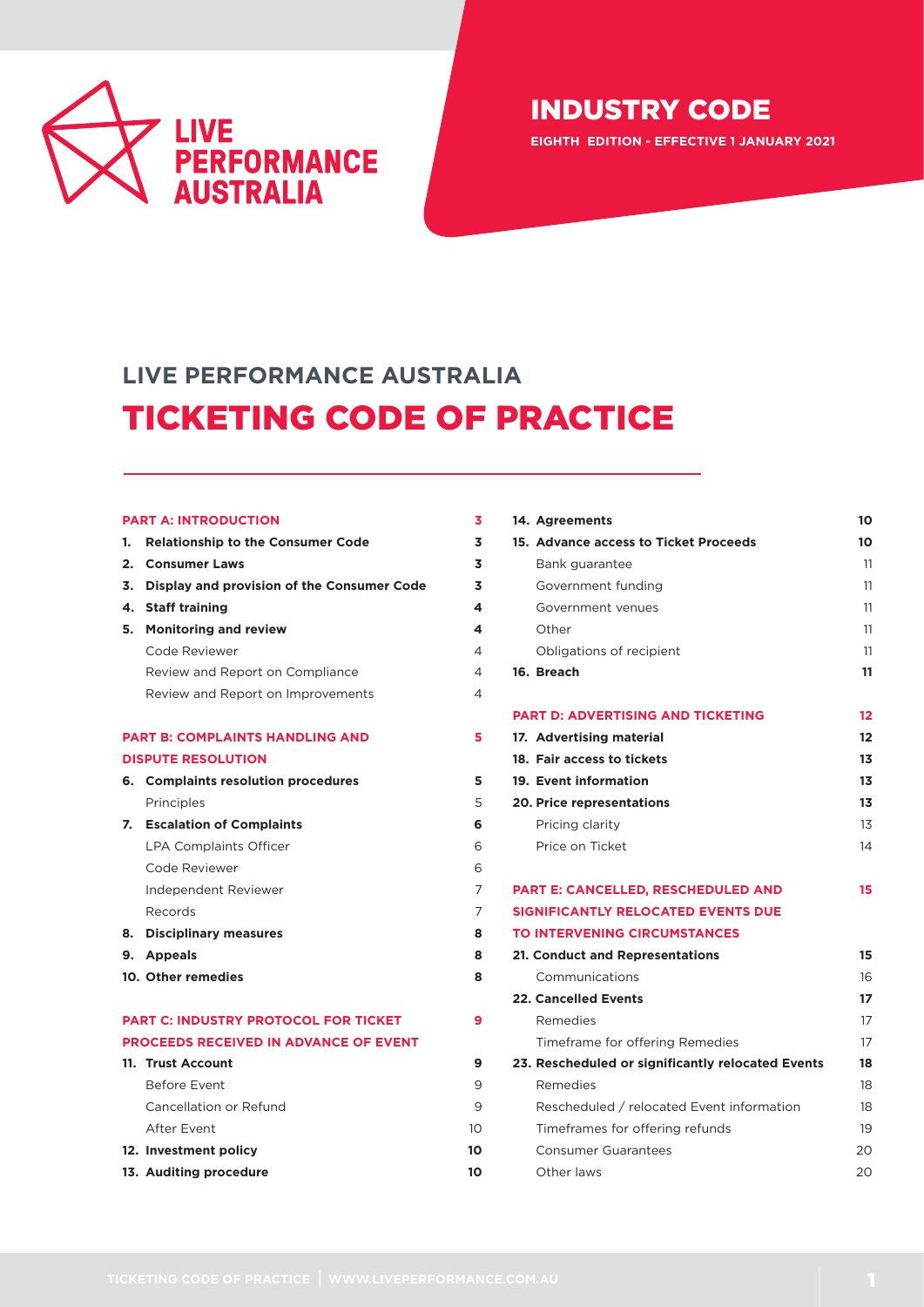

**EIGHTH EDITION - EFFECTIVE 1 JANUARY 2021**

# **LIVE PERFORMANCE AUSTRALIA** TICKETING CODE OF PRACTICE

| <b>PART F: SECONDARY TICKET MARKET</b>              | 21 |
|-----------------------------------------------------|----|
| <b>24. Conduct and representations</b>              | 21 |
| 25. Ticket information                              | 21 |
| 26. Removing listings                               | 22 |
| 27. Protocols for Ticket Proceeds                   | 22 |
| 28. Fraud                                           | 23 |
| 29. Resale Platform Operators' Terms and Conditions | 23 |
| <b>30. Cancelling Tickets</b>                       | 23 |
|                                                     |    |
| <b>PART G: OTHER MATTERS</b>                        | 24 |
| 31. Privacy                                         | 24 |
| 32. On-line discount Ticket Providers               | 24 |
|                                                     |    |
| <b>PART H: DEFINITIONS AND INTERPRETATIONS</b>      | 25 |
| 33. Definitions                                     | 25 |
| 34. Interpretation                                  | 27 |
|                                                     |    |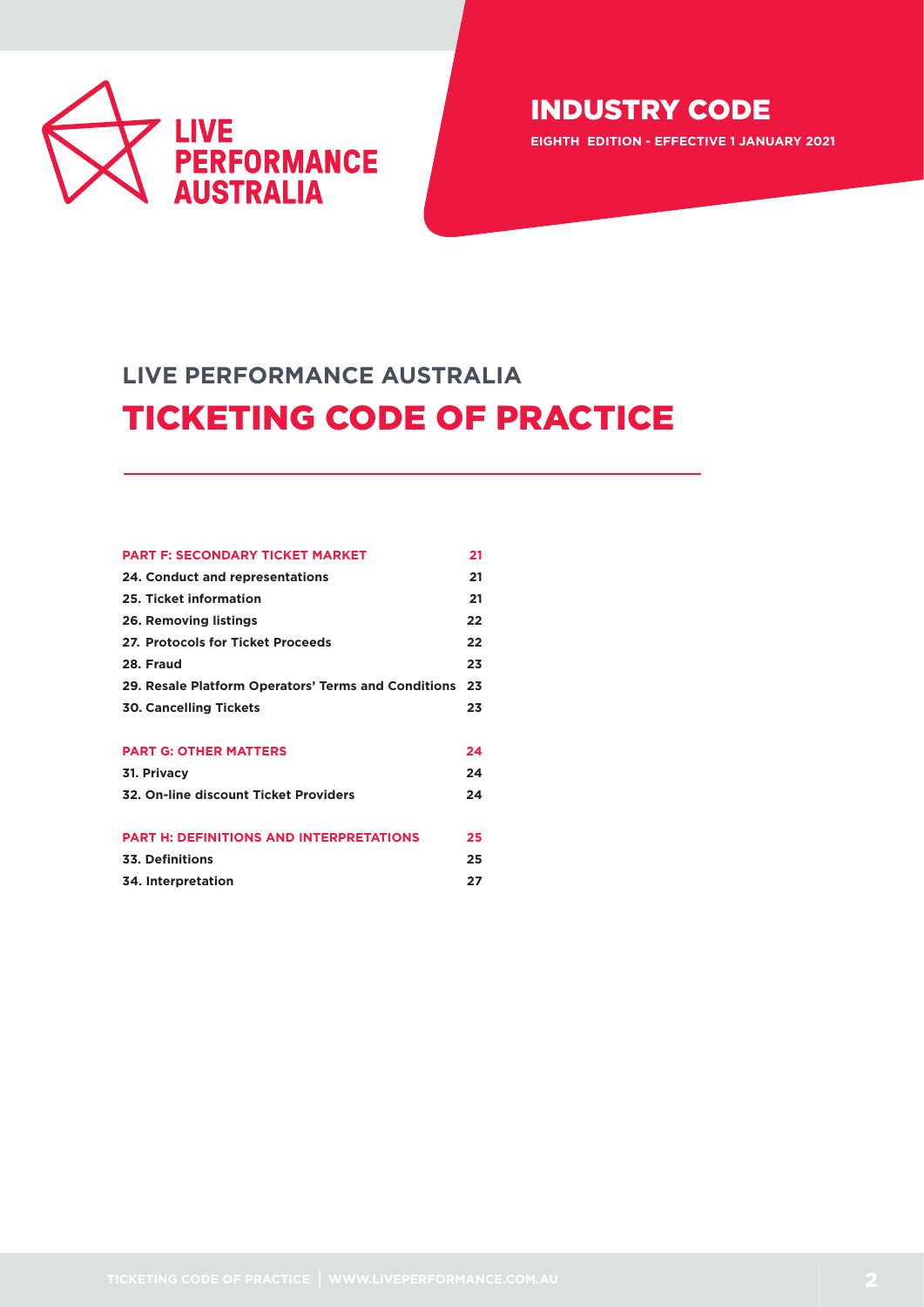

**EIGHTH EDITION - EFFECTIVE 1 JANUARY 2021**

# PART A: INTRODUCTION

## <span id="page-2-0"></span>**1. RELATIONSHIP TO THE CONSUMER CODE**

The Live Performance Australia Ticketing Code of Practice (**Code**) operates as a best practice guide for the Australian live performance industry. It applies to the purchase and use of Tickets and related matters.

The Code consists of two companion documents:

- **(a)** this **Industry Code**, which provides guidelines for industry participants including regarding Complaint handling procedures, ticket proceeds handling protocols, advertising, ticket pricing, ticket resale and other industry practices; and
- **(b)** the **Consumer Code**, which provides information for Consumers regarding their rights, as well as the process by which the Code is monitored and reviewed.

This Industry Code also sets out practical guidance for meeting the obligations and procedures set out in the Consumer Code.

The Consumer Code may be accessed at the *[LPA website](https://liveperformance.com.au/resource?type=919&cat%5B%5D=1086爡)*.

Any questions regarding the Code may be directed to LPA.

## <span id="page-2-1"></span>**2. CONSUMER LAWS**

The Code should be read in conjunction with the Consumer Laws.

Nothing in this Code excludes or restricts any rights or remedies a Consumer may have under the Consumer Laws.

## <span id="page-2-2"></span>**3. DISPLAY AND PROVISION OF THE CONSUMER CODE**

Members must, as far as practicable, make Consumers aware of the existence and application of the Consumer Code.

Members must:

- **(a)** make a copy of the Consumer Code available on the Member's public website;
- **(b)** refer to the Consumer Code in the context of Complaint handling procedures.

Members must also engage in appropriate activities, as requested by LPA from time to time, to promote awareness among Members and the general public of the Consumer Code and its operation.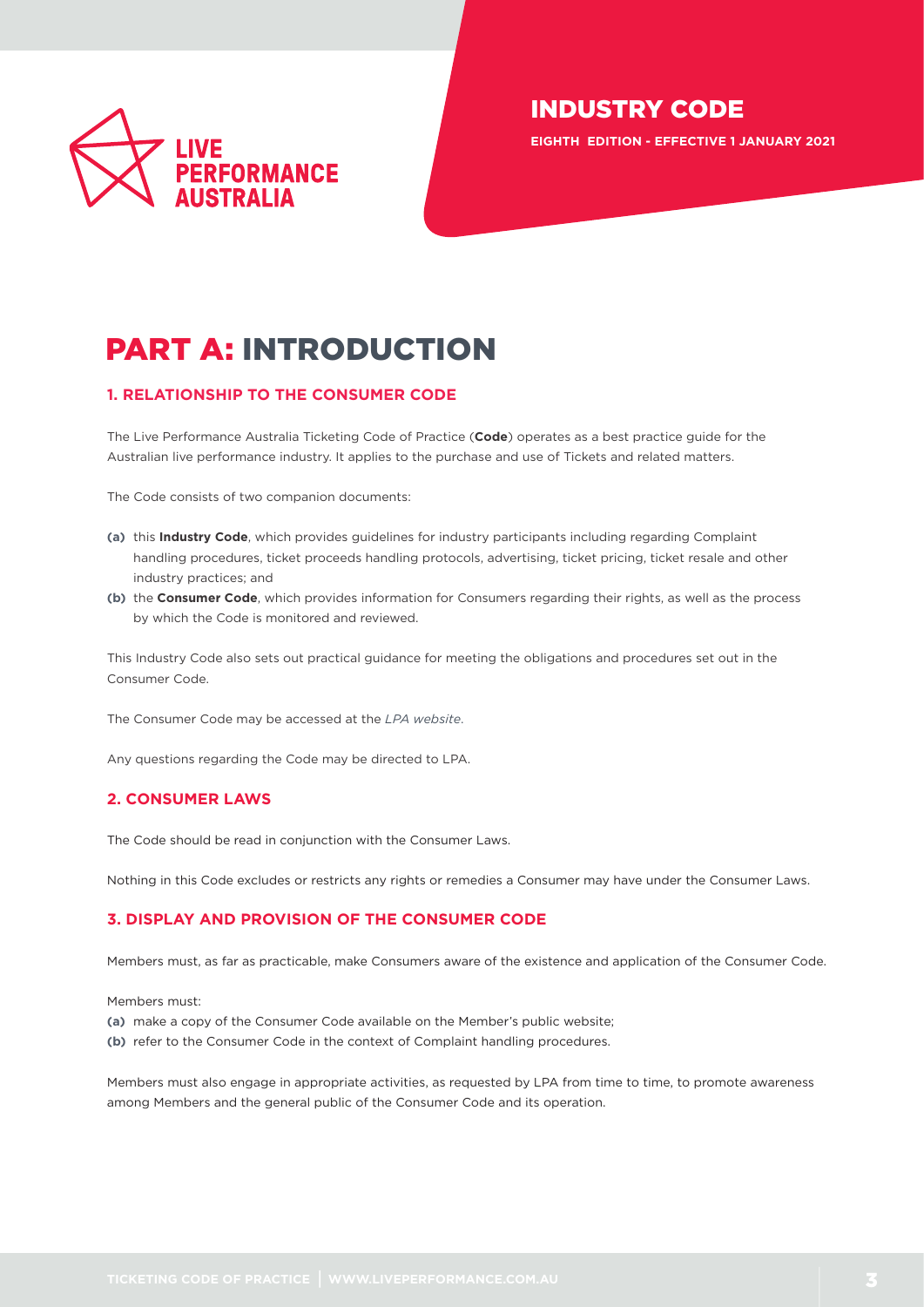

**EIGHTH EDITION - EFFECTIVE 1 JANUARY 2021**

## <span id="page-3-0"></span>**4. STAFF TRAINING**

Members must take reasonable steps to ensure that their employees, agents and contractors are aware of and comply with the Code.

Members must take reasonable steps to ensure that their employees, agents and contractors are aware of the procedures for handling Complaints and resolving disputes set out in the *[LPA Complaints Handling and Dispute](https://liveperformance.com.au/wp-content/uploads/2019/02/LPA-Policy-Complaints-Handling-and-Dispute-Resolution.pdf)  [Resolution Policy](https://liveperformance.com.au/wp-content/uploads/2019/02/LPA-Policy-Complaints-Handling-and-Dispute-Resolution.pdf)*, and are able to explain those procedures to contractors, service providers and the general public.

## <span id="page-3-1"></span>**5. MONITORING AND REVIEW**

The Monitoring and Review process for the Consumer and Industry Codes is set out in section 9 of the Consumer Code. Key aspects are summarised below.

## **CODE REVIEWER**

LPA appoints a Code Reviewer for a minimum period of three years.

The Code Reviewer must be independent from LPA and Members and have the necessary specialist expertise, including in competition and consumer law, to perform the following functions:

- **(a)** to conduct the review and report on compliance with the Code referred to below;
- **(b)** as part of the functions under paragraph (a), to deal with Complaints from Members or members of the public, when appropriate, as set out in section 7; and
- **(c)** to conduct the review and report on improvements to the Code referred to below.

## **REVIEW AND REPORT ON COMPLIANCE**

Every two years, in consultation with LPA and Members, as appropriate, the Code Reviewer undertakes a review and prepares a report on the level of Members' compliance with the Code. Members are required to complete a survey regarding compliance which forms the basis of the Code Reviewer's report.

## **REVIEW AND REPORT ON IMPROVEMENTS**

Every three years, in consultation with LPA and Members, as appropriate, the Code Reviewer undertakes a review of the operation of the Code and prepares a report on any recommended improvements or changes to the Code.

For the purposes of the triennial review, the Code Reviewer:

- **(a)** invites written submissions on the operation of the Code and on any amendments that are considered necessary or desirable to improve the operation of the Code; and
- **(b)** undertakes such other consultations as the Code Reviewer considers appropriate.

The Code Reviewer allows a period of at least one month for the making of submissions.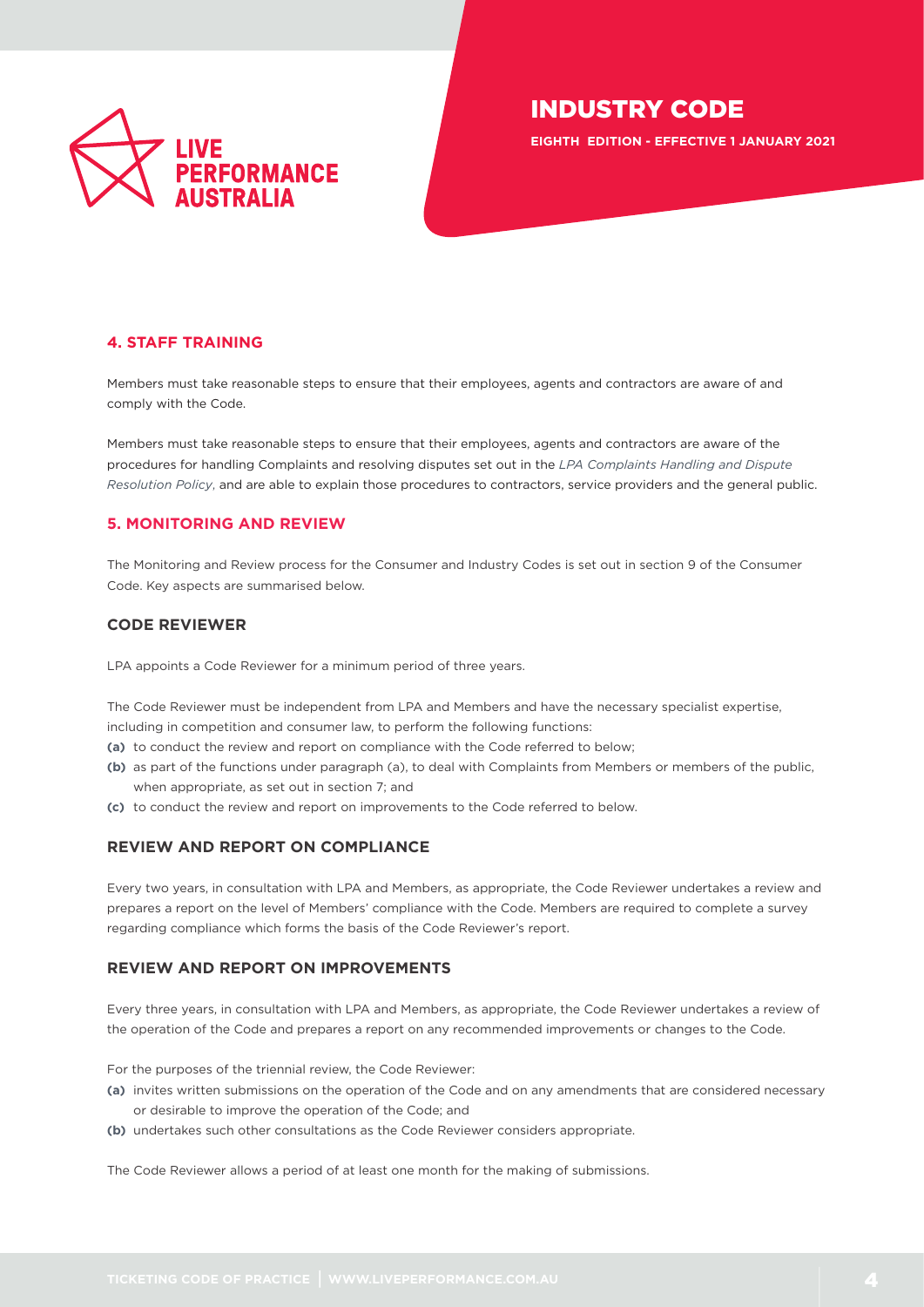

**EIGHTH EDITION - EFFECTIVE 1 JANUARY 2021**

# PART B: COMPLAINTS HANDLING AND DISPUTE RESOLUTION

## <span id="page-4-0"></span>**6. COMPLAINTS RESOLUTION PROCEDURES**

Each Member must develop and publicise procedures for:

- **(a)** dealing with Complaints from Consumers; and
- **(b)** resolving disputes between the Member and Consumers.

The procedures must apply to any Complaint about a matter covered by the Consumer Code which adequately identifies the nature of the Complaint and the identity of the person complaining.

The procedures must comply with the requirements of *Australian Standard AS ISO 10002:2018 Customer Satisfaction – Guidelines for Complaints Handling in Organizations.*

## **PRINCIPLES**

In developing their Complaints handling and dispute resolution procedures, Members must have regard to the following principles.

The procedures should:

- **(a)** accord with the standards set out in the Code;
- **(b)** define the categories of Complaints and disputes they cover and explain the way in which each will be dealt with;
- **(c)** recognise the need to be fair to both the Complainant and the Member to whom the Complaint relates;
- **(d)** specify by position who, in the first instance, will handle Complaints on behalf of the Member; and
- **(e)** indicate time frames for the handling of Complaints and disputes.

Members should:

- **(a)** have an Australian phone number and email address (or email contact form) to which queries and complaints can be lodged. The phone number and email address (or email contact form) should be easy to find (e.g. on the Member's website home page);
- **(b)** make information regarding how to make a Complaint readily accessible to Consumers;
- **(c)** provide reasonable assistance to Complainants in the formulation and lodgement of Complaints;
- **(d)** deal with all Complainants in a polite and courteous manner;
- **(e)** deal with Complaints fairly and reasonably having regard to all the circumstances;
- **(f)** deal with Complaints as soon as practicable, making every effort to reach a prompt settlement;
- **(g)** provide a written response to a Complainant, when the Complaint was made in writing;
- **(h)** ensure that adequate resources are made available for the purpose of responding to Complaints and resolving disputes; and
- **(i)** maintain a register of the number and type of Complaints received, how they were resolved and the time taken to resolve them, and report this information to the Code Reviewer on request.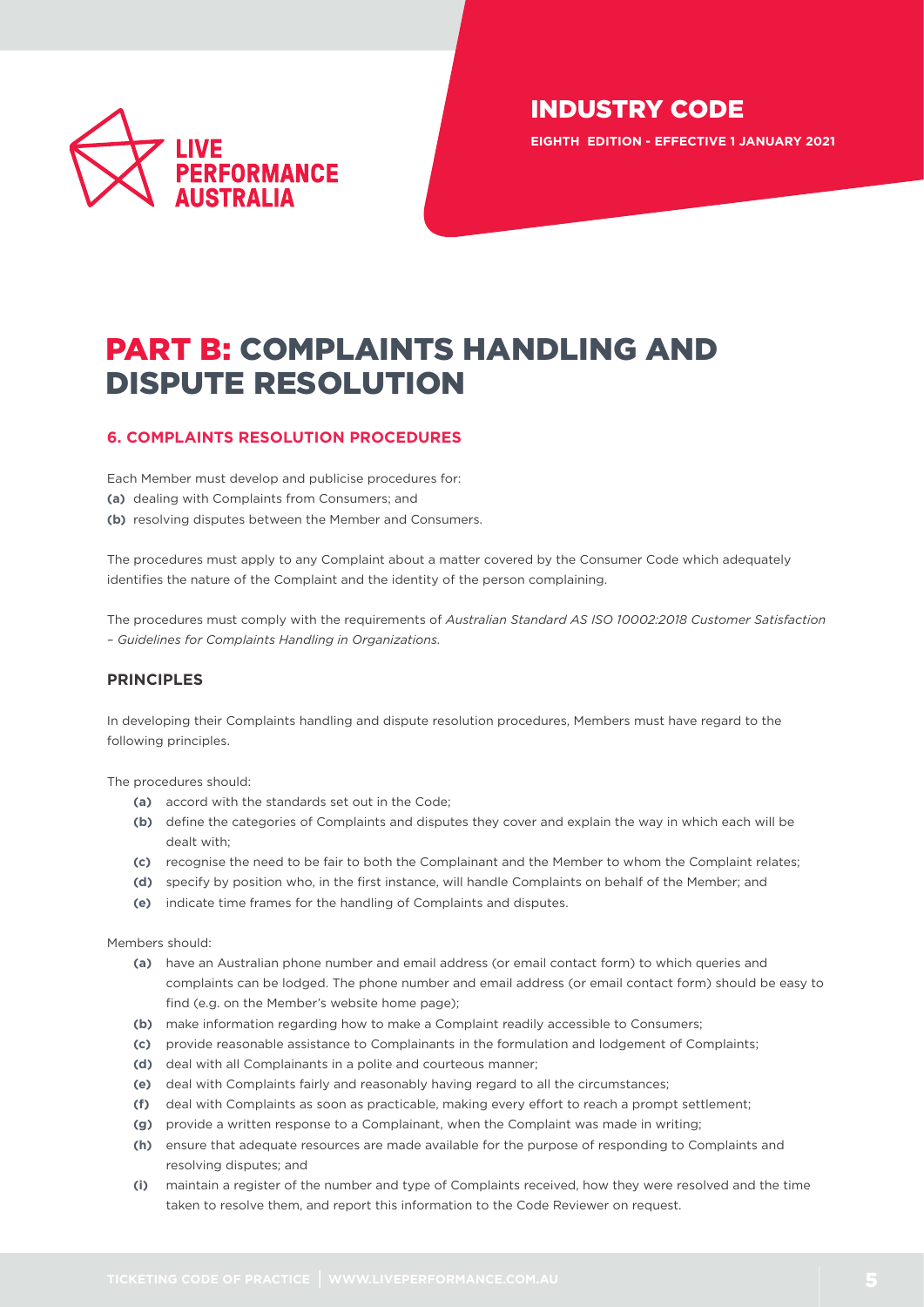

**EIGHTH EDITION - EFFECTIVE 1 JANUARY 2021**

## <span id="page-5-0"></span>**7. ESCALATION OF COMPLAINTS**

#### **LPA COMPLAINTS OFFICER**

#### **MEMBERS**

In the event that the Complaint cannot be settled between the Member and the Complainant, the Member may report the Complaint to the LPA Complaints Officer at **[complaints@liveperformance.com.au](mailto:complaints%40liveperformance.com.au?subject=).**

If the Complaint is reported to the LPA Complaints Officer and is subsequently resolved or withdrawn, the Member must inform the LPA Complaints Officer as soon as is reasonably practicable.

#### **COMPLAINANTS**

If a Complainant is unsuccessful in resolving a Complaint through the Member's Complaints handling procedures or if the Complainant believes the Member has breached the Code, then the Complainant may refer the Complaint to the LPA Complaints Officer, who will deal with the Complaint in accordance with the Code and the *[LPA Complaints](https://liveperformance.com.au/wp-content/uploads/2019/02/LPA-Policy-Complaints-Handling-and-Dispute-Resolution.pdf)  [Handling and Dispute Resolution Policy.](https://liveperformance.com.au/wp-content/uploads/2019/02/LPA-Policy-Complaints-Handling-and-Dispute-Resolution.pdf)*

The Complaint and the Member's response will be promptly considered by the LPA Complaints Officer who will contact the Complainant and the Member and attempt to resolve the matter.

The vast majority of Complaints should be resolved by this stage. However, if the Complaint:

- **(a)** cannot be resolved by the LPA Complaints Officer; or
- **(b)** the LPA Complaints Officer makes a decision in respect of the Complaint and either the Member or the Complainant notifies the LPA Complaints Officer that it is not satisfied with that decision, then the LPA Complaints Officer will promptly refer the matter to the Code Reviewer and provide the Code Reviewer with all written material relating to the Complaint which is held by the LPA Complaints Officer.

#### **CODE REVIEWER**

If a matter is referred to the Code Reviewer, the Code Reviewer will:

- **(a)** if considered necessary, request from the Complainant any further information and documentation (in addition to that provided by the LPA Complaints Officer) as to the specific breaches alleged to assist in determining the nature of the Complaint;
- **(b)** request the LPA Complaints Officer to provide the relevant Member with full details of the Complaint and allow the Member a reasonable period to provide a response and any further information and documentation (in addition to that provided by the LPA Complaints Officer) as to the specific breaches alleged to assist in determining the nature of the Complaint;
- **(c)** to the extent that the Member's response makes allegations against the Complainant, request the LPA Complaints Officer to provide full details of that response to the Complainant and allow the Complainant reasonable time within which to reply;
- **(d)** either alone or, if deemed necessary by the Code Reviewer, with up to 2 additional persons appointed by the Code Reviewer (**Independent Reviewer**) conduct an independent determination of the Complaint; and
- **(e)** provide all the information and materials referred to above to any additional persons appointed as the Independent Reviewer.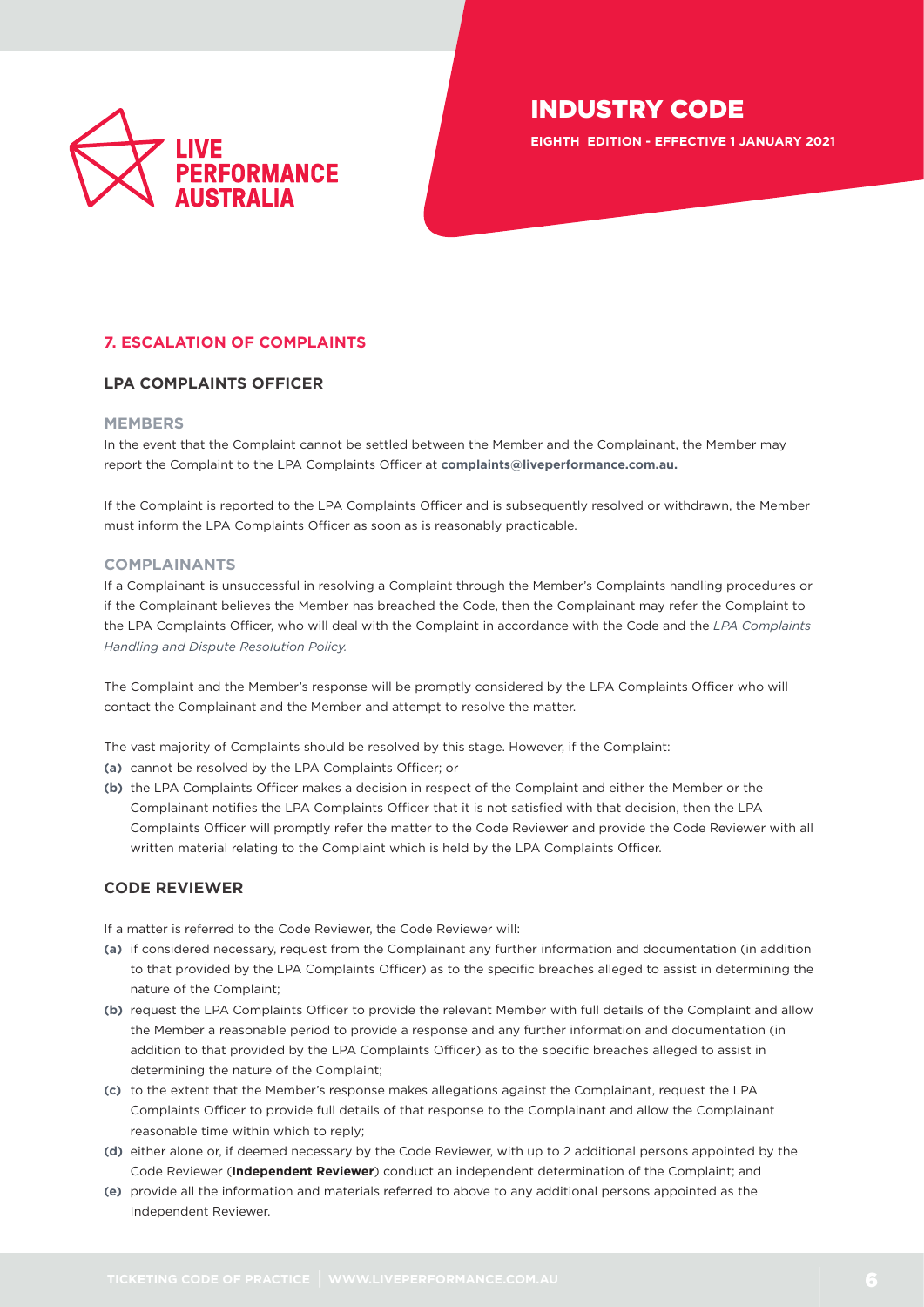

**EIGHTH EDITION - EFFECTIVE 1 JANUARY 2021**

The person/s comprising the Independent Reviewer must:

- **(a)** be independent of the Member and the Complainant;
- **(b)** not have any commercial interest in the outcome of the Complaint;
- **(c)** if additional persons are appointed by the Code Reviewer, be recruited from outside the live performance industry;
- **(d)** be suitably qualified to hear and resolve complaints; and
- **(e)** have an understanding of Competition and Consumer Law.

#### **INDEPENDENT REVIEWER**

On completion of the above, the Independent Reviewer must:

- **(a)** allow the Complainant and/or the Member to make oral representations to the Independent Reviewer if:
	- **(i)** the Independent Reviewer considers it necessary or desirable for oral representations to be made; or **(ii)** the Complainant or the Member asks to make oral representations.
- **(b)** consider the views of both the Complainant and the Member;
- **(c)** form a view on the merits of the Complaint, specifically:
	- **(i)** whether the Complaint is wholly or partly justified;
	- **(ii)** whether the Complaint is wholly or partly unjustified; or
	- **(iii)** whether some other view is appropriate and if so, what view and for what reason;
- **(d)** inform the Complainant and the Member of that view, making such recommendations as may be appropriate in the circumstances; and
- **(e)** where applicable, formulate a recommendation for the Executive Council on disciplinary measures in accordance with section 8.

## **RECORDS**

LPA will maintain a register of Complaints referred to the LPA Complaints Officer which will include details of:

- **(a)** the Member involved;
- **(b)** the Complainant;
- **(c)** the nature of the Complaint;
- **(d)** how the Complaint was resolved;
- **(e)** the time taken to resolve the Complaint; and
- **(f)** any disciplinary measures imposed by the Executive Council under section 8.

If the Code Reviewer considers it appropriate, the Code Reviewer may include details of the Complaints referred to the LPA Complaints Officer in the compliance report prepared by the Code Reviewer in accordance with section 9 of the Consumer Code.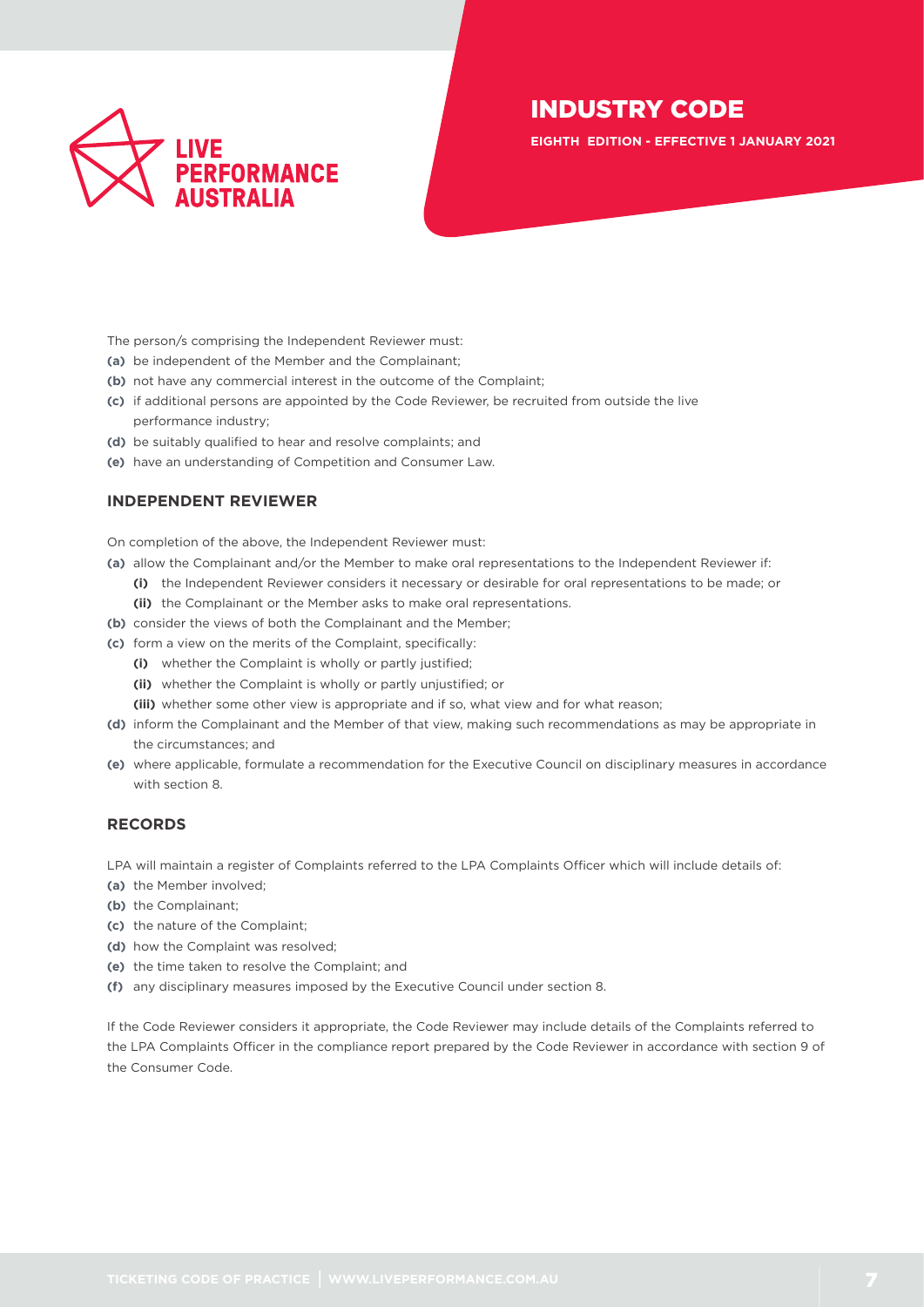

**EIGHTH EDITION - EFFECTIVE 1 JANUARY 2021**

## <span id="page-7-0"></span>**8. DISCIPLINARY MEASURES**

If the Executive Council or the Independent Reviewer determines that a Member has breached the Code, the Executive Council may impose one or more of the following disciplinary measures:

- **(a)** a written warning stating that if the Member commits any further breach of the Code the Executive Council will order that the Member's name be removed from the Register of Members in accordance with the AEIA Rules;
- **(b)** an order directing the Member to correct an aspect of business practice within a set period of time. After such time, if no corrective action has been taken, the Executive Council may order that the Member's name be removed from the Register of Members in accordance with the AEIA Rules;
- **(c)** an order that the Member's name be removed from the Register of Members in accordance with the AEIA Rules; or
- **(d)** any other penalty determined by the Executive Council, provided that it is consistent with the AEIA Rules.

LPA must notify the Member and the Complainant (if applicable) in writing of the Executive Council's decision in respect of each breach and the reasons for that decision.

## <span id="page-7-1"></span>**9. APPEALS**

The Member may appeal to the Executive Council within 21 days of receipt of the Executive Council's notice of decision under section 8.

If the Member appeals within the 21 day period, the decision under appeal does not take effect until the appeal is determined.

The appeal must be considered by a General Meeting in accordance with the AEIA Rules.

In considering an appeal, the General Meeting will consider all information submitted to the Executive Council in connection with the breach of the Code and may seek further information or clarification on any relevant issue, setting out the timetable for such information to be provided and when the final determination of the appeal will take place.

LPA must notify the Member in writing of the General Meeting's decision in respect of each breach and the reasons for that decision.

Subject to section 10, the decision of the General Meeting is final and following the decision, LPA will not consider any further submissions in relation to that appeal.

#### <span id="page-7-2"></span>**10. OTHER REMEDIES**

The process set out in this Part B does not prevent any Member or Complainant from seeking any other legal remedy that they are entitled to seek under any applicable law, including the Consumer Laws. If a Member or a Complainant commences action to seek some other form of legal remedy during the course of any dispute resolution procedure set out in this Code, then the dispute resolution procedure under this Code will end, unless the Member and Complainant agree otherwise.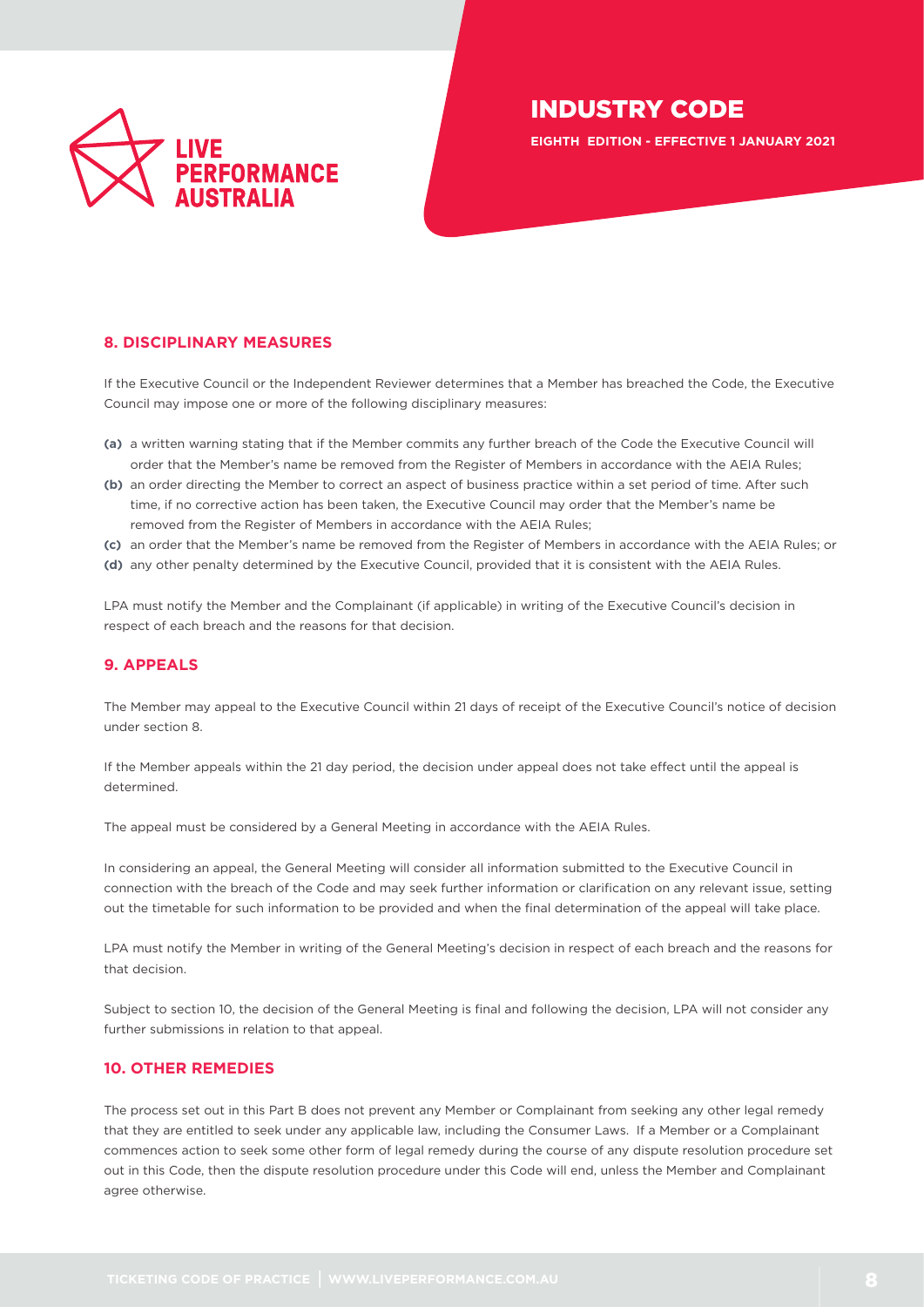

# PART C: INDUSTRY PROTOCOL FOR TICKET PROCEEDS RECEIVED IN ADVANCE OF EVENT

## <span id="page-8-0"></span>**11. TRUST ACCOUNT**

Consumers have an interest in Ticket Proceeds, being the money paid for their tickets, until such time as the Event is held.

In order to ensure that this money is available for Consumers in the case that the Event does not proceed or in the case of insolvency of a relevant party, the Authorised Seller or Presenter in receipt of Ticket Proceeds must comply with the requirements set out in this Part C.

## <span id="page-8-1"></span>**BEFORE EVENT**

Ticket Proceeds must be held in trust for Consumers until the Event has been held.

As soon as practicable after receipt, all Ticket Proceeds must be deposited into a Trust Account that has been opened specifically for that purpose.

No other monies may be deposited into the Trust Account or mixed with the Ticket Proceeds, but:

- **(a)** the Trust Account may be a general account containing Ticket Proceeds in relation to multiple Events, provided that a separate ledger account is maintained in respect of each Event;
- **(b)** other money that is collected as part of the Ticket transaction (for example donations or prepayments for programs or car parking) may be paid into the Trust Account, provided that there are clear policies and procedures regarding:
	- **(i)** the types of monies that may be deposited into the Trust Account;
	- **(ii)** how and when transfers of these monies may be made out of the Trust Account; and
	- **(iii)** how regularly reconciliations will be performed.

The Trust Account may be operated solely by the Authorised Seller or Presenter or, where practicable, may be jointly controlled by two or more of those parties.

The Terms and Conditions must make it clear that Consumers will be entitled to a refund in the case that the Event does not proceed.

## **CANCELLATION OR REFUND**

Where the Event is cancelled or a refund is otherwise required and the Ticket Proceeds are not being held by the Authorised Seller, an amount sufficient to satisfy all refund obligations must be returned to the Authorised Seller by the party holding the Ticket Proceeds (after deduction of any commission, booking fees or other amounts to be paid by the Authorised Seller). The Authorised Seller must use that money to make those refunds.

Section 24 describes the situations when Resale Platform Operators must provide a refund to Secondary Purchasers.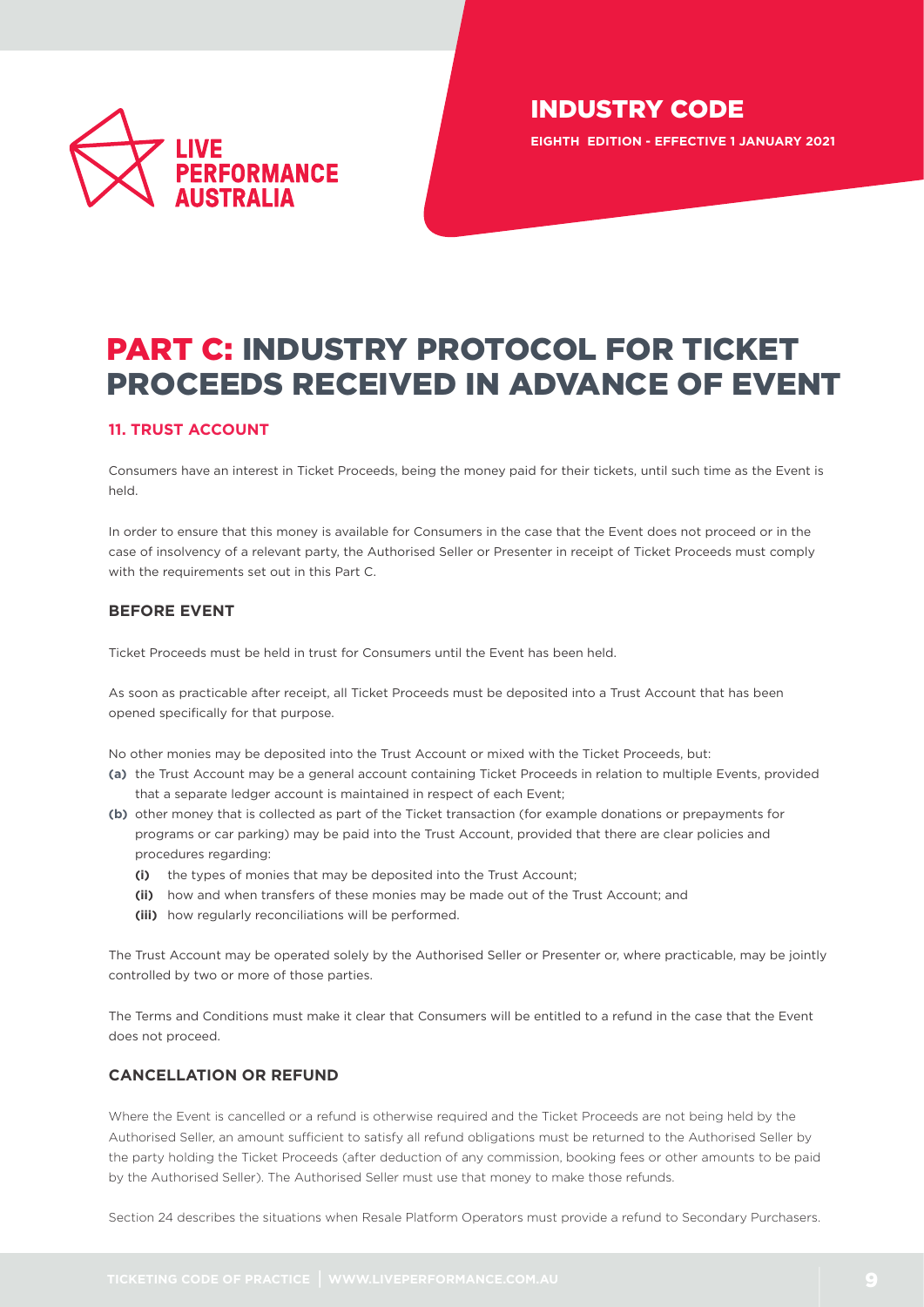

**EIGHTH EDITION - EFFECTIVE 1 JANUARY 2021**

## <span id="page-9-0"></span>**AFTER EVENT**

After an Event is held, the Ticket Proceeds may be distributed to the Presenter, Venue Manager, Authorised Seller or other parties in accordance with the settlement arrangements set out in the relevant agreement(s) between them.

#### <span id="page-9-1"></span>**12. INVESTMENT POLICY**

Authorised Sellers must have an investment policy which sets out how the Authorised Seller invests Ticket Proceeds and must make that investment policy available to other parties who have a commercial interest in the Ticket Proceeds (not Consumers) on request.

Care must be taken not to trigger the financial services licensing provisions of the *Corporations Act 2001* (Cth). For example, the provisions dealing with custodial or depository services might apply if the Ticket Proceeds are held in anything other than a basic deposit product (for example, a savings account, interest bearing account or particular term deposit).

## <span id="page-9-2"></span>**13. AUDITING PROCEDURE**

A party who has a commercial interest in the Ticket Proceeds (i.e. not a Consumer) but is not a co-signatory to the Trust Account must have the right, acting reasonably, to request an audit or other form of legally binding assurance at any time to verify that the sum of money in the Trust Account matches the Ticket Proceeds recorded in the Ticket Proceeds holder's ledger.

The auditor used should be agreed between the parties. The cost of any audit should be borne by the party requesting the audit.

## <span id="page-9-3"></span>**14. AGREEMENTS**

All ticketing arrangements and agreements in respect of an Event (for example, the agreement between the Presenter and the Venue Manager, the agreement between the Presenter and the Authorised Seller, the agreement between the Venue Manager and the Authorised Seller and/or the ticketing arrangements of a self-ticketing Venue Manager or Presenter) must ensure implementation of the requirements outlined in this Part C above.

## <span id="page-9-4"></span>**15. ADVANCE ACCESS TO TICKET PROCEEDS**

In limited circumstances in the Primary Ticket Market, it may be reasonable for Ticket Proceeds to be released by an Authorised Seller to a party with a commercial interest in the Ticket proceeds (i.e. not a Consumer) prior to the Event being held.

Advance access to Ticket Proceeds obtained in the Primary Ticket Market may only be provided in the circumstances outlined in this section 15 below. See section 24 regarding protocols in the Secondary Ticket Market.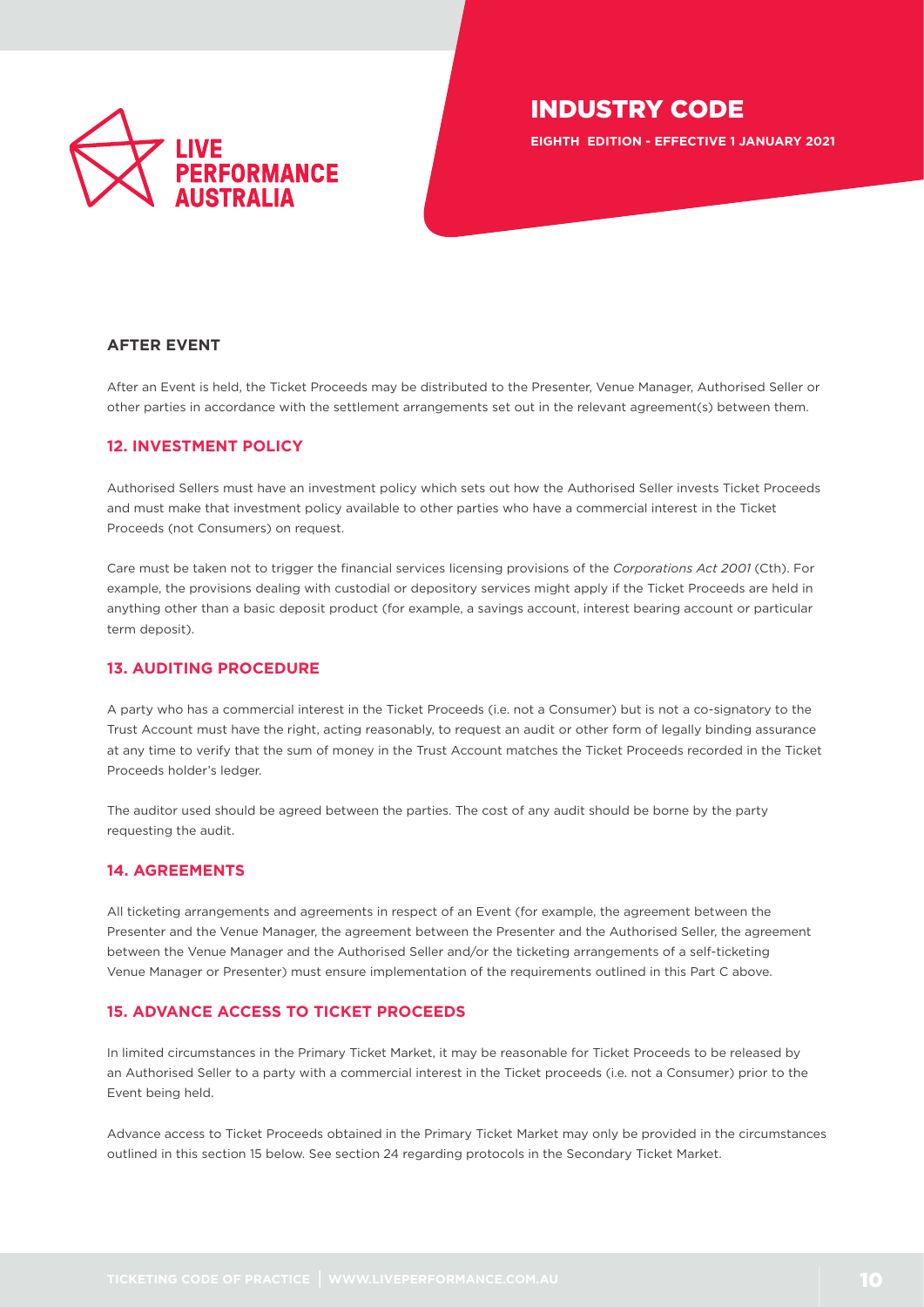

**EIGHTH EDITION - EFFECTIVE 1 JANUARY 2021**

## <span id="page-10-0"></span>**BANK GUARANTEE**

The proposed recipient of the Ticket Proceeds has provided to the holder of the Ticket Proceeds a guarantee from a bona fide financial institution in a form that is sufficient to secure an amount equal to the Ticket Proceeds advanced.

#### **GOVERNMENT FUNDING**

The proposed recipient of the Ticket Proceeds:

- **(a)** is a Member in receipt of recurrent government funding (at least triennial); and
- **(b)** has provided the holder of the Ticket Proceeds with written assurance that it will satisfy all refund obligations immediately if and when required.

## **GOVERNMENT VENUES**

The recipient of the Ticket Proceeds is a government venue which has an explicit guarantee that the government will cover any refunds if and when required.

#### **OTHER**

The recipient of the Ticket Proceeds has:

- **(a)** demonstrated the ability to satisfy all refund obligations if and when required; and
- **(b)** provided a written assurance (in a form acceptable to both the holder of the Ticket Proceeds and the Authorised Seller if a different party) to satisfy all refund obligations immediately if and when required.

## **OBLIGATIONS OF RECIPIENT**

The directors and management of the recipient of the Ticket Proceeds must undertake appropriate risk management to ensure that there are sufficient funds to cover refunds immediately if and when required at any time, including adherence to a risk averse investment policy where appropriate.

All other relevant parties are entitled to request reasonable evidence of appropriate risk management practices.

#### <span id="page-10-1"></span>**16. BREACH**

The failure by any Member to comply with this Part C of the Industry Code will be regarded as a serious breach and may be subject to the disciplinary measures set out in section 8.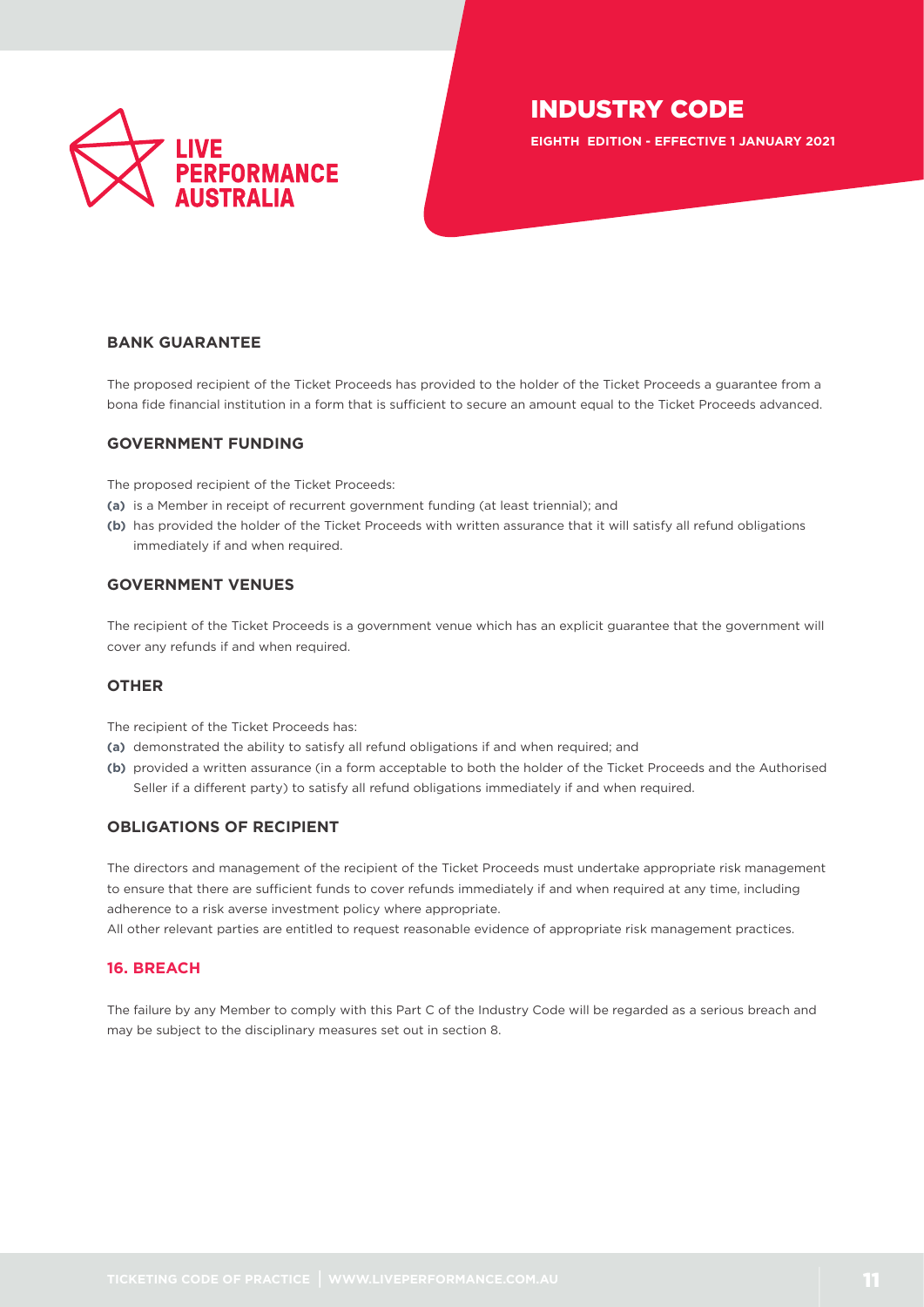

**EIGHTH EDITION - EFFECTIVE 1 JANUARY 2021**

# PART D: ADVERTISING AND TICKETING

## <span id="page-11-0"></span>**17. ADVERTISING MATERIAL**

Advertising and promotional material in respect of Events must be clear and accurate and must comply with Consumer Laws.

Advertising and promotional material must give details, so far as is practicable, of:

#### **(a) Main attraction(s) or performer(s)**

In some areas of the live performance industry, it is standard practice to use understudies or substitutes (temporary or permanent) where the main performer is unavailable or unable to perform, or where the performer is not contractually required to perform. Presenters are not required to notify Consumers through websites or advertising of temporary changes to the main attraction or performers or the use of understudies. However, Consumers must be advised of the use of any understudies or temporary substitute at the Event. Presenters are required to notify Consumers of permanent changes to the main attraction or performers through websites and advertising.

#### **(b) Support act(s) or performer(s), where known**

When Events are ticketed well in advance, support acts may not have been finalised at the time of booking or may change. For a series of Events, different support acts may be used at different times during the series. Consumers must be made aware of the identity of the support acts, where known. If this is not known, Consumers must be made aware of where they can obtain the information prior to the Event. Consumers must be made aware of any changes to the advertised support act(s) or performer(s) at the Event.

#### **(c) Presenter, where possible**

Consumers need this information to know who to contact to confirm if a Ticket seller is an Authorised Seller or to make a Complaint.

#### **(d) Venue(s) configuration and seating arrangements**

Where the normal configuration of the Venue is significantly varied for a particular Event, the configuration to be used must be disclosed in promotional material (for example, if the Venue is changed from a stage facing the audience to "in the round").

#### **(e) Any restricted viewing limitations**

This information must also be made clear to the Consumer prior to the purchase of a Ticket.

#### **(f) Scheduled Event date(s)**

Presenters are not required to notify Consumers of potential date(s) for an Event which may be released subsequent to the initial advertised dates, depending on demand.

#### **(g) Authorised Sellers**

The Authorised Sellers for the Event including any advance booking facilities.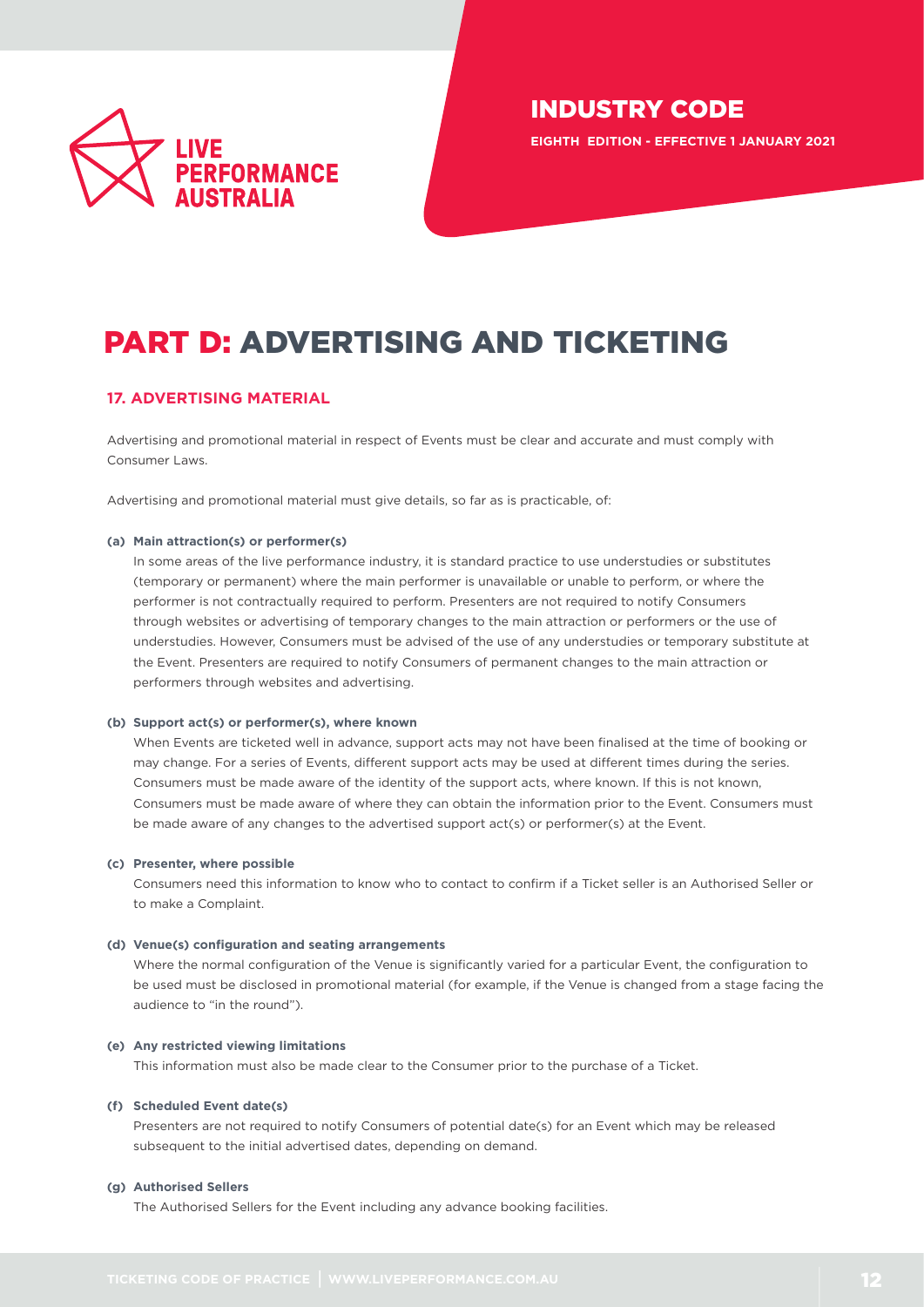

**EIGHTH EDITION - EFFECTIVE 1 JANUARY 2021**

## <span id="page-12-0"></span>**18. FAIR ACCESS TO TICKETS**

Presenters and Authorised Sellers must seek to maximise fair access to Tickets by prospective Consumers by:

- **(a)** providing information about pre-sale arrangements and how Consumers can access such arrangements;
- **(b)** disclosing the particular categories of seats or seating areas that prospective Consumers may purchase prior to the public onsale date;
- **(c)** managing anticipated demand on the public onsale date by: **(i)** providing adequate booking facilities; and **(ii)** disclosing Ticket purchase limits or other anti-Ticket scalping strategies being applied to Ticket purchases.

## <span id="page-12-1"></span>**19. EVENT INFORMATION**

Authorised Sellers and Resale Platform Operators must provide Consumers who have purchased Tickets with information regarding:

- **(a)** the name and address of the Venue;
- **(b)** the date of the Event;
- **(c)** the commencement time of the Event (the time the first act commences and/or the time the doors open); and
- **(d)** in the case of Authorised Sellers, any specific conditions of entry for the Event or the Venue; in the case of Resale Platform Operators, any specific conditions of entry for the Event or the Venue, to the extent the information is known to them.

## <span id="page-12-2"></span>**20. PRICE REPRESENTATIONS**

#### **PRICING CLARITY**

All price representations must comply with Consumer Laws.

All price representations made to Consumers, whether on the Ticket, in advertising or other marketing material or at the point of sale, must be clear, accurate and not misleading to Consumers.

The Australian Consumer Law prohibits engagement in misleading or deceptive conduct and the making of false or misleading representations.

The Australian Consumer Law also requires all price representations to reflect the total price payable as a single figure, inclusive of any mandatory charges which the Consumer must pay to acquire the Ticket, including booking or transaction fees, credit card charges and GST.

Where there are optional charges, or compulsory charges that cannot be calculated at the time the price representation is made (for example, a delivery charge that varies depending on the means of delivery selected), the existence and amount of these charges must also be clearly indicated, disclosed or displayed up front with any price representation. The amount of that charge must then be incorporated into the total minimum price representation as soon as it is calculable.

The practice known as 'drip pricing' must be avoided (i.e. where a price is advertised at the beginning of a purchasing transaction and then additional fees and charges are incrementally disclosed throughout the transaction).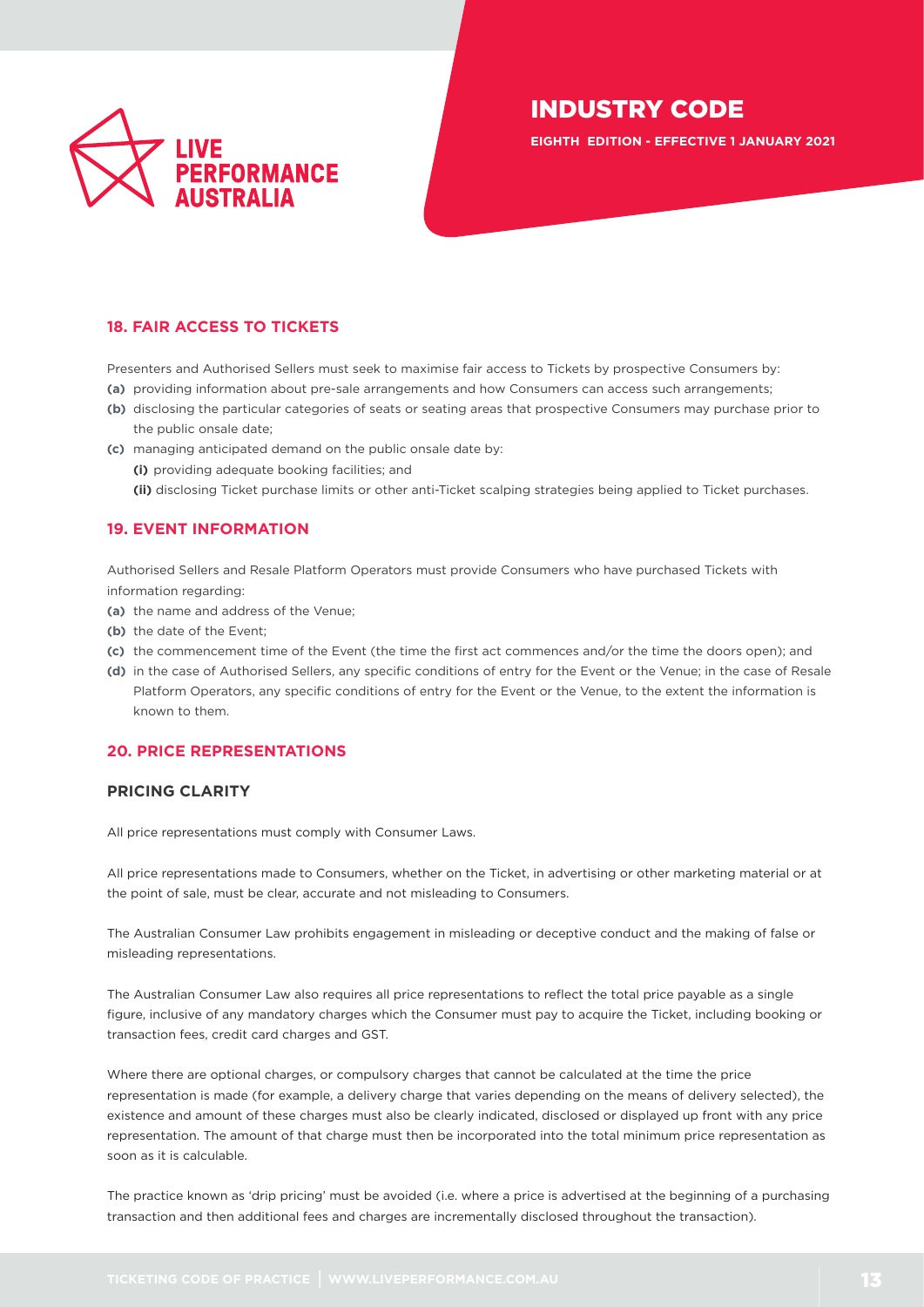

**EIGHTH EDITION - EFFECTIVE 1 JANUARY 2021**

The Australian Consumer Law further prohibits 'bait advertising', where goods or services are advertised at a particular price but they are not available at that price or only in very limited quantities. If Tickets are advertised at a particular price, they must be available at that price for a reasonable period of time and in reasonable quantities.

Disclaimers, conditions and limitations (particularly in small print) are unlikely to be sufficient to prevent an advertisement from being misleading or in breach of other relevant Consumer Laws. Generic phrases such as "Additional fees and charges may apply" or "Conditions apply" should be avoided.

## **PRICE ON TICKET**

Except for declared major events in Victoria, the law does not require the sale price of the Ticket to be printed on the Ticket but most industry participants choose to do this.

Where Tickets do not display any price, it is recommended that a mark or code is printed on the Ticket to indicate that the Ticket is authorised by the Presenter for sale either as part of a package or special offer or via an Authorised Seller.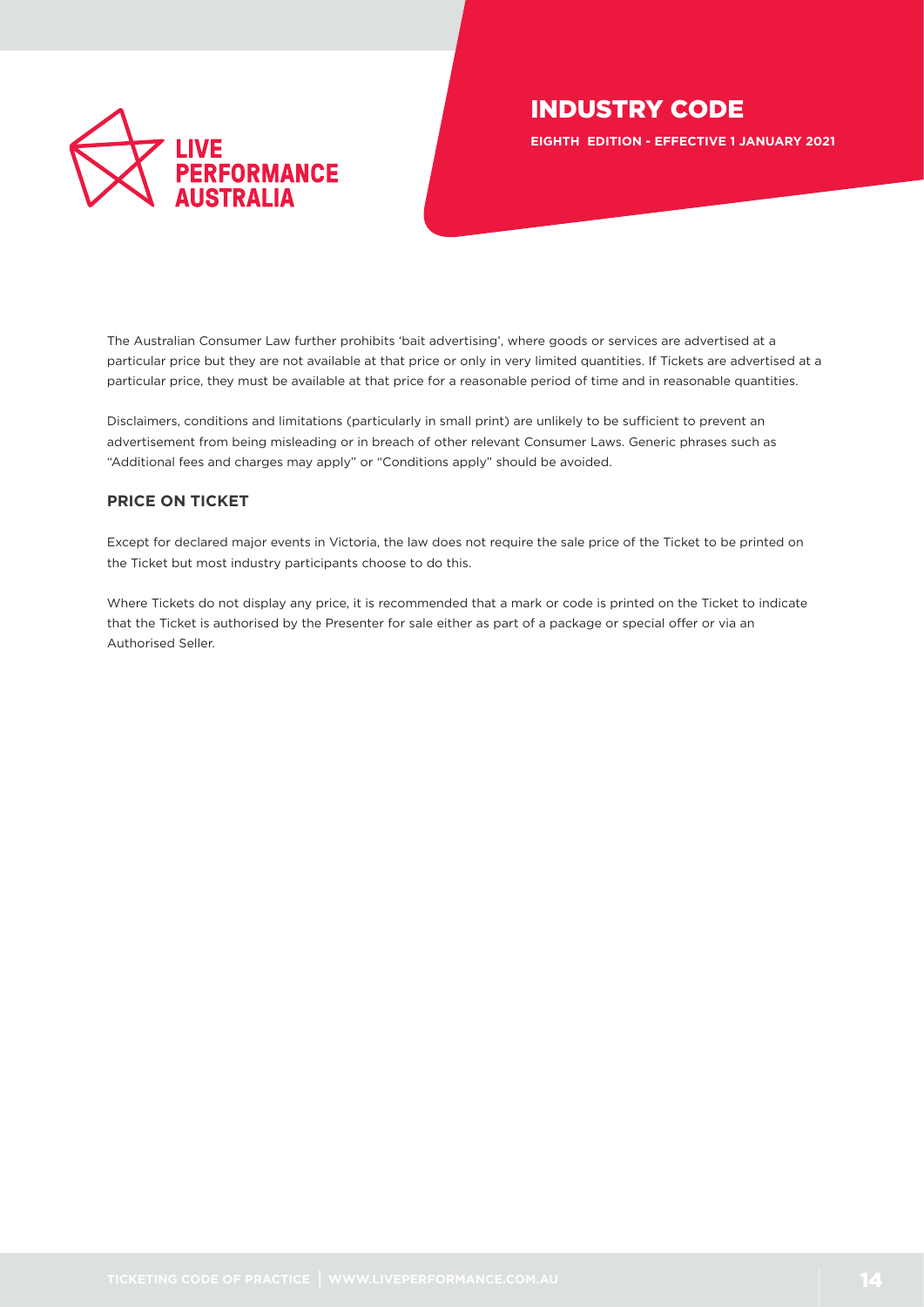

INDUSTRY CODE **EIGHTH EDITION - EFFECTIVE 1 JANUARY 2021**

# PART E: CANCELLED, RESCHEDULED AND SIGNIFICANTLY RELOCATED EVENTS DUE TO INTERVENING CIRCUMSTANCES

There may be instances when Members are unable to present Events due to Intervening Circumstances. This may result in Events being cancelled, rescheduled or significantly relocated. **Where an Event is cancelled, rescheduled or significantly relocated for reasons other than Intervening Circumstances, Members must provide refunds as outlined in the Consumer Code.**

Where an Event has been cancelled, rescheduled or significantly relocated due to Intervening Circumstances, the Consumer Guarantee provisions of Australian Consumer Law are impacted. Consumers may not be entitled to a refund under the Consumer Guarantees. Whether Members need to provide Consumers with a refund or other remedy will generally depend upon the Ticket Terms and Conditions at the time of sale. However, Consumers may have rights under other laws (refer to section 23, sub-section 'Other Laws'). Members are expected to treat Consumers fairly and consistent with the Ticket Terms and Conditions at the time of sale.

## <span id="page-14-0"></span>**21. CONDUCT AND REPRESENTATIONS**

Australian Consumer Law prohibits misleading or deceptive conduct, and the making of false or misleading representations. Members must not mislead or deceive Consumers (including potentially misleading Consumers by omission or silence) about the operation of the Ticket Terms and Conditions, consumers' rights, or the operation of the Event, such as by:

- making representations about postponing or rescheduling Events if there is no intention to deliver the Event or there are no reasonable grounds for making the representation that the Event will be rescheduled;
- misrepresenting the legal effect of any Ticket Terms and Conditions that relate to cancellation (or the legal effect of the absence of such terms);
- representing that different remedies offered for cancelled or rescheduled events are equal remedies, when they may not have equivalent values;
- deducting fees from refunds paid, except where expressly permitted to do so by applicable Ticket Terms and Conditions or otherwise by law;
- representing that the Ticket Terms and Conditions would relieve them from honouring refund clauses, where this is not the case;
- representing that particular terms apply as a result of the Intervening Circumstance, where this is inconsistent with the Ticket Terms and Conditions as a whole;
- purporting to retrospectively impose Ticket Terms and Conditions that did not apply at the time the Ticket was purchased; or
- making blanket statements or generalised representations that Consumers are not entitled to a refund after the cut-off date, when Consumers may have legal rights under the Consumer Guarantees, contract law or other laws.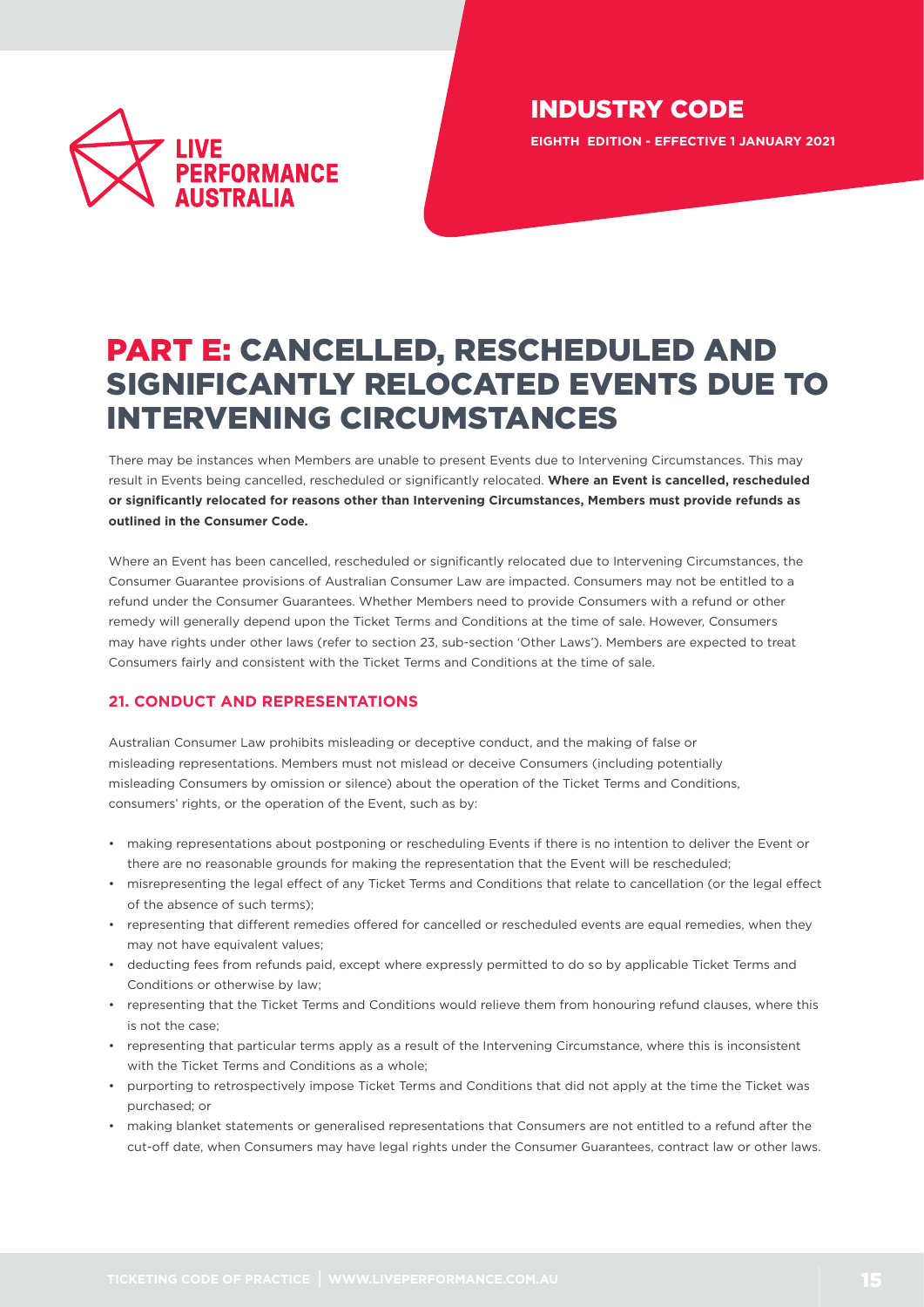

**EIGHTH EDITION - EFFECTIVE 1 JANUARY 2021**

If an Event is to be rescheduled, Members must take genuine and reasonable steps to reschedule the Event as soon as possible. These steps may include (and are not limited to):

- discussing and negotiating possible new dates with the artist(s)/performer(s) and venues;
- negotiating contract terms and varying contracts with the artist(s)/performer(s), venues, contractors and service providers; and
- if applicable, consulting with the union on relevant industrial matters.

If arrangements to reschedule the Event cannot be made within a reasonable timeframe (preferably within 6 months of the original Event date), Members should consider cancelling the Event in order to provide certainty to Consumers.

## **COMMUNICATIONS**

If an Event is cancelled, postponed or significantly relocated due to Intervening Circumstances, Members should advise Consumers of the remedies available, the process for accessing those remedies and other pertinent information (such as the rescheduled Event date or new Event location), as soon as practicable.

Ideally, this information should be provided when announcing the Event cannot proceed. However, this is not always possible due to factors such as uncertainty around when the Intervening Circumstance will end, when usual activities can resume, and artist, performer and/or venue availability.

In these circumstances, within one month of announcing the Event cannot proceed:

- **• For cancelled Events** Members should advise Consumers about the remedies available and the process for obtaining those remedies.
- **• For rescheduled Events** Members should advise Consumers about:
	- the rescheduled Event date (if known), the remedies available and the process for accessing those remedies; or
	- if the rescheduled Event date is not known, the proposed date (i.e. month and year) of the rescheduled Event, the remedies that will be available, how and when Consumers may access those remedies, and the estimated timeframe for confirming details about the rescheduled Event and remedies.
- **• For relocated Events** Members should advise Consumers about:
	- the new Event location (if known), the remedies available and the process for accessing those remedies; or
	- if the new Event location is not known, the general vicinity of the relocated Event, the remedies that will be available, how and when Consumers may access those remedies, and the estimated timeframe for confirming details about the relocated Event and remedies.

Where Members cannot confirm details with Consumers within one month of announcing the Event cannot proceed, Members are strongly encouraged to provide Consumers with regular updates about progress.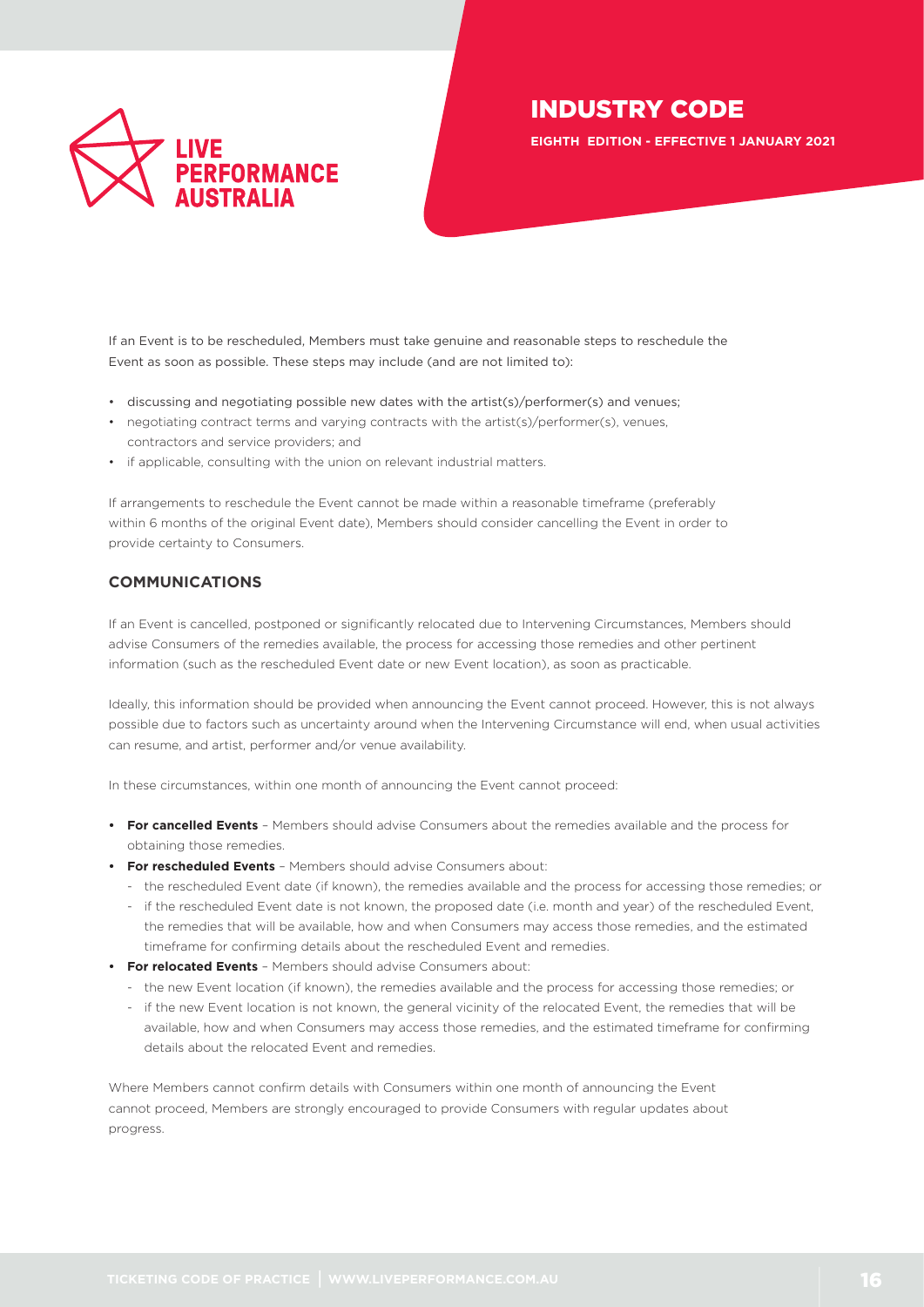

**EIGHTH EDITION - EFFECTIVE 1 JANUARY 2021**

## <span id="page-16-0"></span>**22. CANCELLED EVENTS**

#### **REMEDIES**

If an Event is cancelled due to Intervening Circumstances, the remedies available to Consumers will generally be those included the Ticket Terms and Conditions applicable at the time of sale, subject to any rights Consumers may have under common laws (refer to section 23, sub-section 'Other Laws').

Possible remedies include:

- **Refund** Either a full refund or a partial refund (e.g. less transaction/handling/booking fees or delivery charges) depending on the Ticket Terms and Conditions at the time of sale. Even where the Consumer Guarantees do not require a refund, the Ticket Terms and Conditions may still require refunds be offered to Consumers. Consumers will have the contractual right to enforce the Ticket Terms and Conditions in place at the time of sale.
- **Exchange to a different Event** A Ticket, valued at or above the price of the original Ticket, to a different Event presented by the same Presenter.
- **Credit note/voucher** A credit note/voucher at or above the price paid for the Ticket for use towards Tickets to another production by the same Presenter. The credit note/voucher should only be offered if the Presenter has sufficient productions available in the foreseeable future and should have an expiry date that allows the Consumer a minimum of 12 months in which to use the credit after the Intervening Circumstances end. The voucher's expiry may need to be extended if the Intervening Circumstance does not end when anticipated. This option may not be practicable in some circumstances. Presenters should check with their ticketing agent to ascertain whether this option is feasible.

Members may ask Consumers whether they are willing to forgo the above remedies and donate the price paid for the Ticket. Members must not ask Consumers to donate the price of the Ticket without offering any of the above remedies. If Members seek donations from Consumers, Members must:

- ensure they can accept donations (or facilitate the collection of donations on behalf of registered charities or Presenters) in accordance with relevant laws, including State and Territory fundraising laws;
- inform Consumers who will receive the donated amounts; and
- not misrepresent how funds will be used.

#### **TIMEFRAME FOR OFFERING REMEDIES**

Members should use reasonable endeavours to advise the remedies available to Consumers and the process for accepting a remedy, as soon as practicable (preferably, at the time or within one month of announcing the Event cancellation).

Members should provide Consumers with a minimum of 4 weeks, from the date of notifying Consumers of the remedies for the cancelled Event, to accept a remedy. If a Consumer requests a remedy after the cut-off date, Members must provide a remedy consistent with the Ticket Terms and Conditions applicable at the time of sale.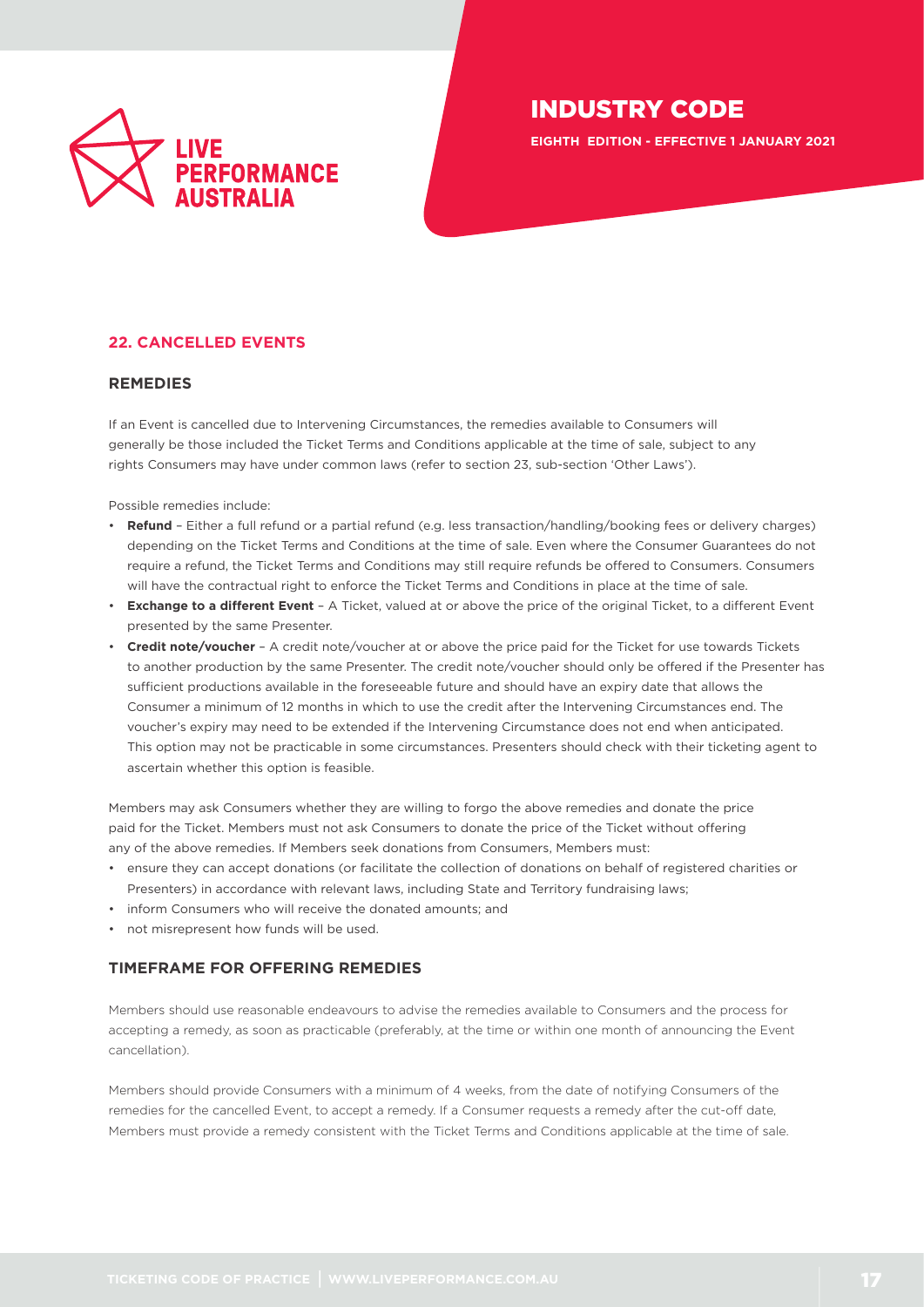

**EIGHTH EDITION - EFFECTIVE 1 JANUARY 2021**

## <span id="page-17-0"></span>**23. RESCHEDULED OR SIGNIFICANTLY RELOCATED EVENTS**

#### **REMEDIES**

If an Event is rescheduled or significantly relocated due to Intervening Circumstances, the remedies available to Consumers will generally be those included the Ticket Terms and Conditions applicable at the time of sale, subject to any rights Consumers may have under common laws (refer to section 23, subsection 'Other Laws').

Possible remedies include:

- **• Exchange to the rescheduled or relocated Event** The opportunity to attend the rescheduled or relocated Event.
- **• Refund** If Consumers cannot or do not wish to attend the rescheduled or relocated Event and they request a refund before the cut-off date referred to below, either a full refund or a partial refund (e.g. less transaction/ handling/booking fees or delivery charges) depending on the Ticket Terms and Conditions at the time of sale. Even where the Consumer Guarantees do not require a refund, the Ticket Terms and Conditions may still require refunds be offered to Consumers. Consumers will have the contractual right to enforce the Ticket Terms and Conditions in place at the time of sale.

Members may ask Consumers whether they are willing to forgo the above remedies and donate the price paid for the Ticket. Members must not ask Consumers to donate the price of the Ticket without offering any of the above remedies. If Members seek donations from Consumers, Members must:

- ensure they can accept donations (or facilitate the collection of donations on behalf of registered charities or Presenters) in accordance with relevant laws, including State and Territory fundraising laws;
- inform Consumers who will receive the donated amounts; and
- not misrepresent how funds will be used.

## **RESCHEDULED / RELOCATED EVENT INFORMATION**

Members should use reasonable endeavours to advise Consumers, as soon as practicable, of the rescheduled Event date (preferably within 6 months of the original Event date) or the new Event location.

Members must provide the following information:

- **•** The rescheduled Event date or relocation details and other applicable details i.e. date, time, location, and where applicable any other major changes to the Event that are known at the time; and
- **•** A clear explanation of the Consumer's options e.g. either to attend the rescheduled or relocated Event or to receive a refund; and
- **•** The process for requesting a refund, including cut-off date for refund requests and the consequences for failing to request a refund by the cut-off date (i.e. they will not be entitled to a refund unless under the Ticket Terms and Conditions or required by law); and
- **•** What Consumers need to do if they wish to attend the rescheduled or relocated Event e.g. whether they need to do anything or whether they need to confirm that they wish to attend the rescheduled or relocated Event; and
- **•** Whether the original Ticket will be valid for the new date or a new Ticket will be issued.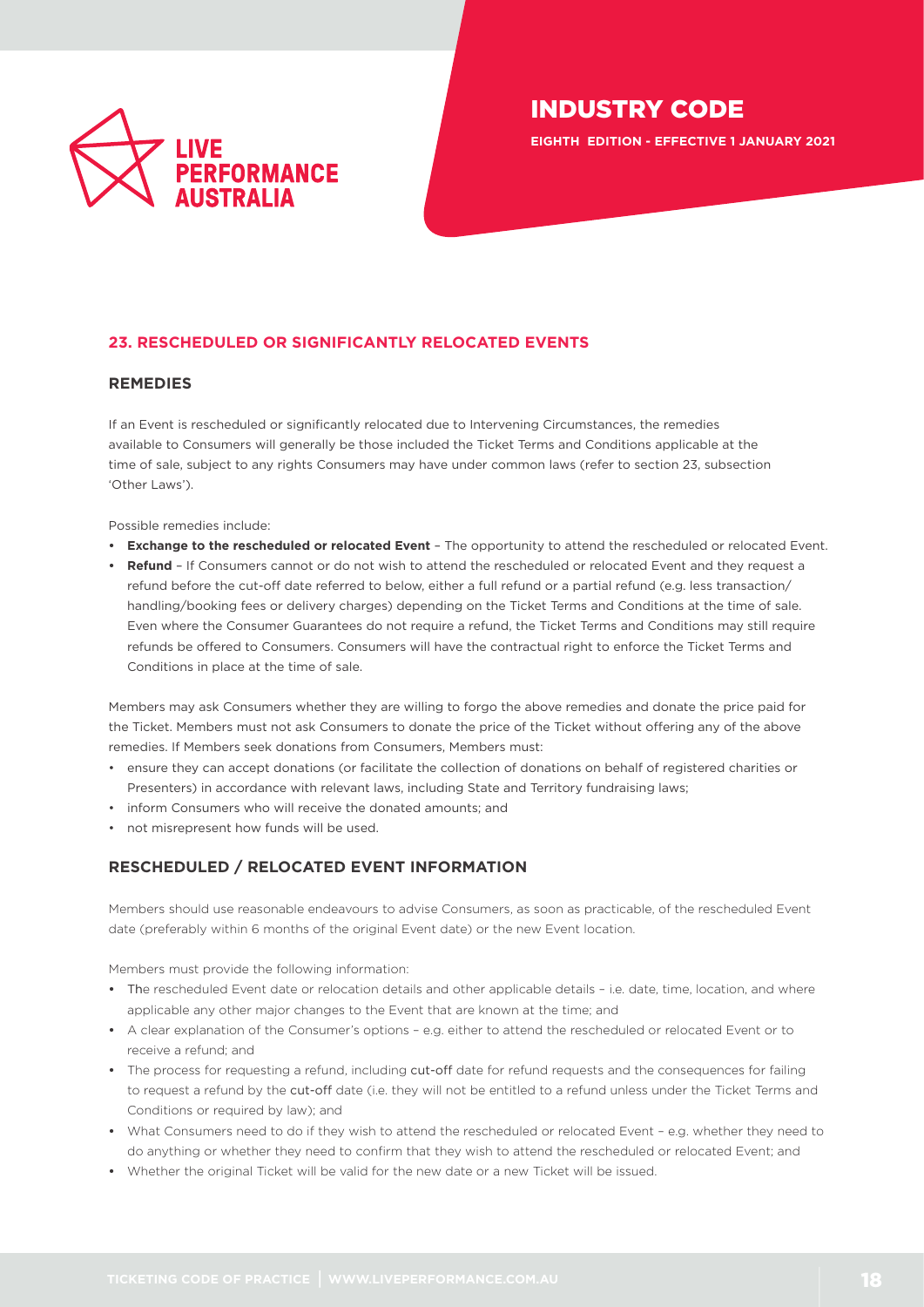

**EIGHTH EDITION - EFFECTIVE 1 JANUARY 2021**

## **TIMEFRAMES FOR OFFERING REFUNDS**

#### **Postponed Events**

In the period between the date of announcing the Event postponement and the date of announcing the rescheduled Event, Members are not obliged to provide refunds to Consumers unless required by the Ticket Terms and Conditions or required by law. However, Members should consider refund requests received in this period on a case-by-case basis and taking into account the Consumers' personal circumstances (e.g. financial hardship, health conditions or inability to travel at other times, such as from interstate or overseas).

Members should inform Consumers of the rescheduled Event date as soon as practicable (preferably within 6 months of the original Event date).

#### **For Events where there is 8 weeks or more between the date of announcement of the rescheduled/relocated Event and the rescheduled/relocated Event**

Members should provide Consumers with a cut-off date, being a minimum of 4 weeks from the date of the announcement of the rescheduled or relocated Event, to request a refund.

If a Consumer requests a refund after the cut-off date, Members are not obliged to provide a refund (unless required by the Ticket Terms and Conditions or required by law) as after the cut-off date, it will be considered a change of mind. However, Members may provide a refund at their discretion after the cut-off date and all reasonable requests should be considered.

## **For Events where there is less than 8 weeks between the date of announcement of the rescheduled/relocated Event and the rescheduled/relocated Event**

Members should use the mid-point between the date of the announcement of the rescheduled/relocated Event and the date of the rescheduled/relocated Event as the earliest possible cut-off date for refund requests.

For example, if the date of the announcement of the rescheduled/relocated Event is made 6 weeks prior to the date of the rescheduled/relocated Event, Members should provide Consumers with a cut-off date of at least 3 weeks from the date of the announcement of the rescheduled/relocated Event to request a refund.

If a Consumer requests a refund after the cut-off date, Members are not obliged to provide a refund (unless required by the Ticket Terms and Conditions or required by law) as after the cut-off date, it will be considered a change of mind. However, Members may provide a refund at their discretion after the cut-off date and all reasonable requests should be considered.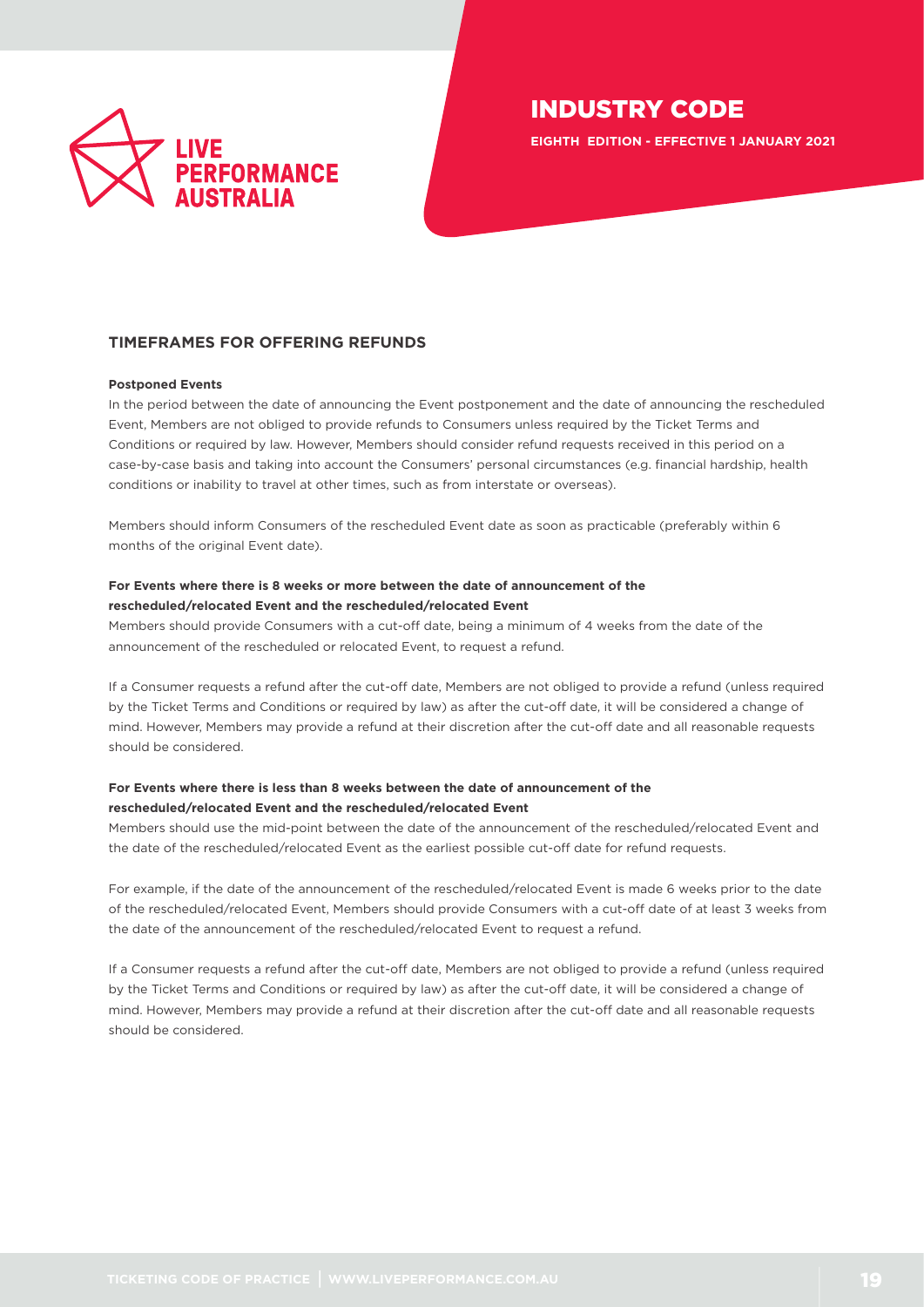

**EIGHTH EDITION - EFFECTIVE 1 JANUARY 2021**

## **CONSUMER GUARANTEES**

Nothing in this section excludes or restricts any rights or remedies a Consumer may have under Australian Consumer Law and the Consumer Guarantees in relation to the rescheduled or relocated Event. Consumers will still be entitled to remedies in accordance with Consumer Guarantees set out in section 10 of the Consumer Code.

However in the case of Intervening Circumstances, the application of Consumer Guarantees is not always straight forward. This is because under Australian Consumer Law, a Consumer may not be able to claim against a supplier of a service where the supplier has failed to comply with a Consumer Guarantee as a result of actions, omissions or representations of other persons or entities or for causes outside of their control. Members should seek their own legal advice on this issue depending on their circumstances and the nature of the Intervening Circumstances.

## **OTHER LAWS**

The common law recognises circumstances where a contract can be 'frustrated'. A contract may be frustrated where, through no fault of any party to the contract, the contract becomes incapable of being performed because performance in the circumstances would either be impossible or make the contract radically different from that intended by the parties. The event(s) which cause the contract to be frustrated must be severe and not merely alter the circumstances under which the contract is performed (such as cause delay or increase costs). If a contract is frustrated, the contract is discharged and comes to an end. While under the common law, the parties bear their own losses, there is legislation in some States that varies the common law position to address the harshness of it and provide more equitable outcomes to the parties. It is a complicated area and legal advice should be obtained where frustration of contract is being considered.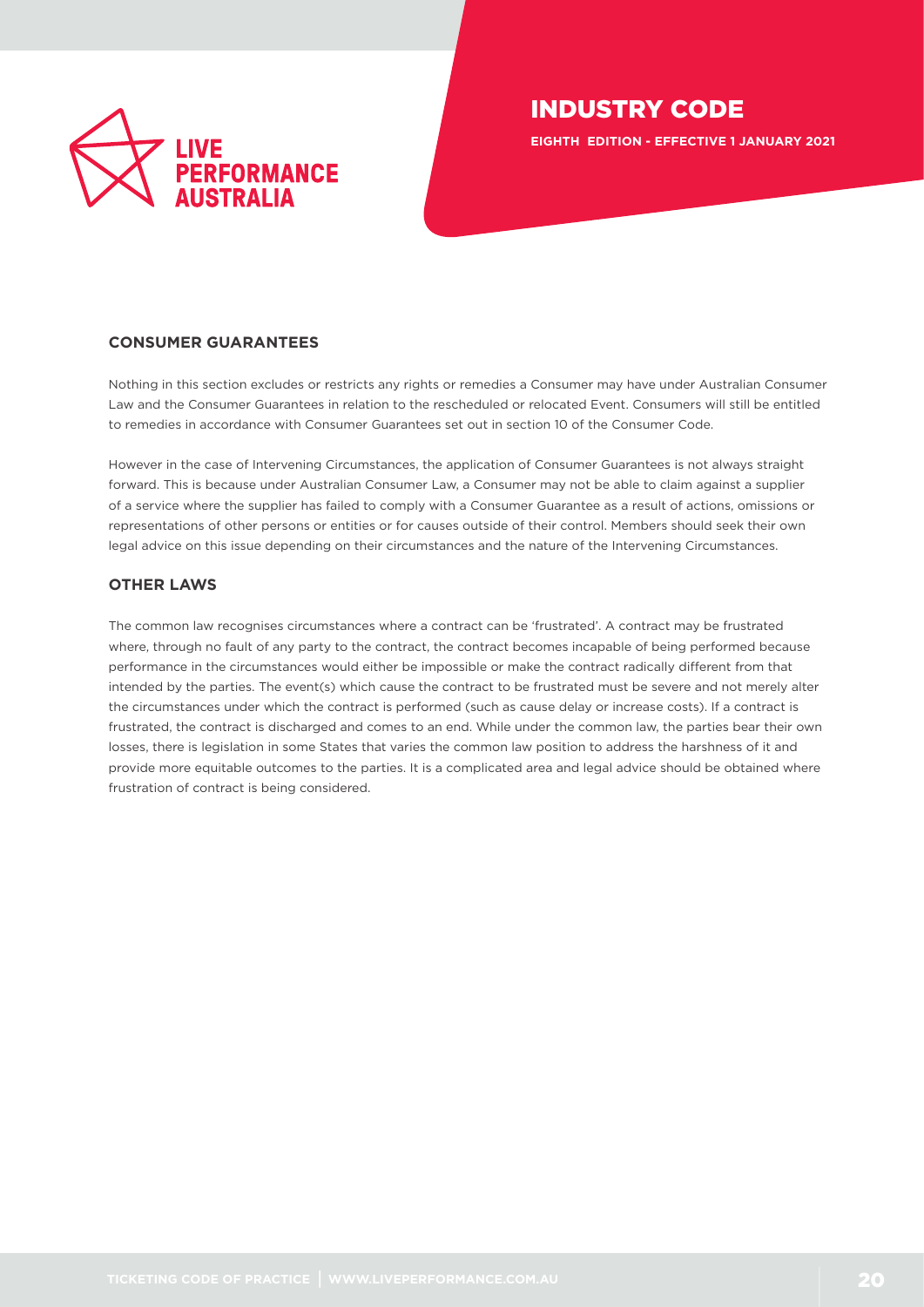

**EIGHTH EDITION - EFFECTIVE 1 JANUARY 2021**

# PART F: SECONDARY TICKET MARKET

## <span id="page-20-0"></span>**24. CONDUCT AND REPRESENTATIONS**

The Australian Consumer Law prohibits misleading or deceptive conduct, and the making of false or misleading representations. Resale Platform Operators must not:

- make representations that are inaccurate or false;
- **•** mislead or deceive Secondary Purchasers; or
- **•** induce the purchaser of the original Ticket in the Primary Ticket Market to breach the Terms and Conditions. Inducement generally requires some form of persuasion or procurement. Merely providing the means (i.e. via a resale platform) for an original purchaser to resell a Ticket is generally not considered inducing the original purchaser to breach.

Resale Platform Operators must not use words, phrases or language that imply the Resale Platform Operator is the Authorised Seller, unless the Resale Platform Operator is in fact the Authorised Seller. Certain words and phrases (e.g. "official", "selling fast", cheapest in [location]", "less than [X]% of tickets left" and "sold out") in certain contexts may be considered misleading or deceptive. Resale Platform Operators must ensure that the use of such words or phrases and the context in which they are applied are clear, accurate and not misleading.

Resale Platform Operators should include a clear and prominently displayed statement on their website and in advertisements that their Resale Platform sells Secondary Tickets.

## <span id="page-20-1"></span>**25. TICKET INFORMATION**

In some Australian jurisdictions (e.g. New South Wales and South Australia), there is legislation which specifies the information which must be disclosed when a Secondary Ticket is listed for sale. Resale Platform Operators must ensure they comply with the prescribed legislation.

Unless otherwise required by law, Resale Platform Operators should require the following Ticket information from Resellers and should include this information when the Secondary Ticket is listed for sale:

- **(a)** The information specified in Section 9;
- **(b)** Face value of the original Ticket;
- **(c)** Type of Ticket e.g. general admission, A-Reserve, B-Reserve;
- **(d)** Section/block, row and seat, if the ticket is for a particular seat;
- **(e)** Any restrictions on the Ticket e.g. restricted view, concession, age;
- **(f)** Other pertinent information e.g. whether identification matching the name on the Ticket is needed to enter the Venue or whether delivery of Tickets will be delayed until closer to the Event date;
- **(g)** Any specific conditions of entry for the Event or Venue e.g. no bags/phones/ cameras are permitted inside the venue.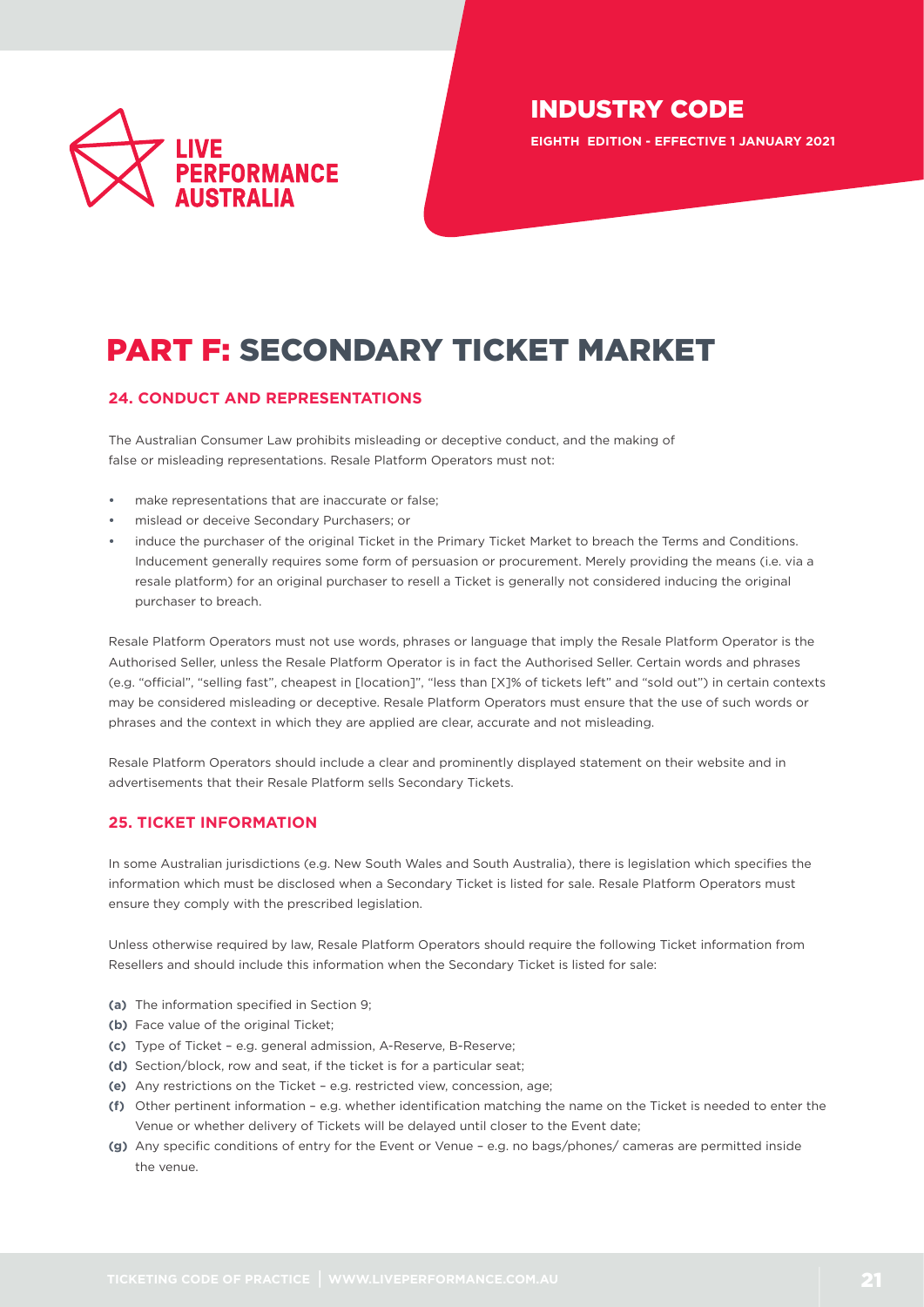

**EIGHTH EDITION - EFFECTIVE 1 JANUARY 2021**

Resale Platform Operators should provide a notice that the Terms and Conditions applicable to the Ticket may prohibit or restrict the resale of the Ticket.

If an Authorised Seller is part of the same entity as or affiliated with a Resale Platform, the Authorised Seller should not take or acquire Tickets, or use their allocation from the Primary Ticket Market, and resell them on the Secondary Ticket Market.

## <span id="page-21-0"></span>**26. REMOVING LISTINGS**

Resale Platform Operators should take reasonable steps to remove the advertising and listing of a Secondary Ticket from their Resale Platform if:

- **(a)** it is prohibited to resell or offer to resell a Ticket under any applicable laws;
- **(b)** a Ticket is advertised at a price which breaches any applicable laws;
- **(c)** Tickets are not officially on sale to the general public or via presales in the Primary Ticket Market;
- **(d)** the Resale Platform Operator knows or suspects that the Ticket offered for resale is a Speculative Listing; or
- **(e)** the Resale Platform Operator knows or suspects that the listing of the Ticket contains inaccurate or misleading information.

Resale Platform Operators must refuse to allow listing of Tickets by Resellers which engage in fraudulent activity (e.g. selling fake tickets, selling multiple copies of the same Ticket or listing Tickets that have been purchased with a stolen credit card) or repeatedly breach the Resale Platform Operator's terms and conditions.

## <span id="page-21-1"></span>**27. PROTOCOLS FOR TICKET PROCEEDS**

If a Resale Platform Operator holds monies from Secondary Purchasers, it must:

- **(a)** not release this money to the Reseller until a reasonable period (at least 5 working days) after the Event has been presented; and
- **(b)** provide a refund to Secondary Purchasers for the full amount paid for the Ticket if:
	- **i.** the Event is cancelled:
	- **ii.** the Secondary Purchaser does not receive the Tickets paid for; or
	- **iii.** the Tickets are invalid (e.g. Tickets have been cancelled by the Presenter, multiple copies of the same Ticket) and the Ticket bearer was refused entry into the event.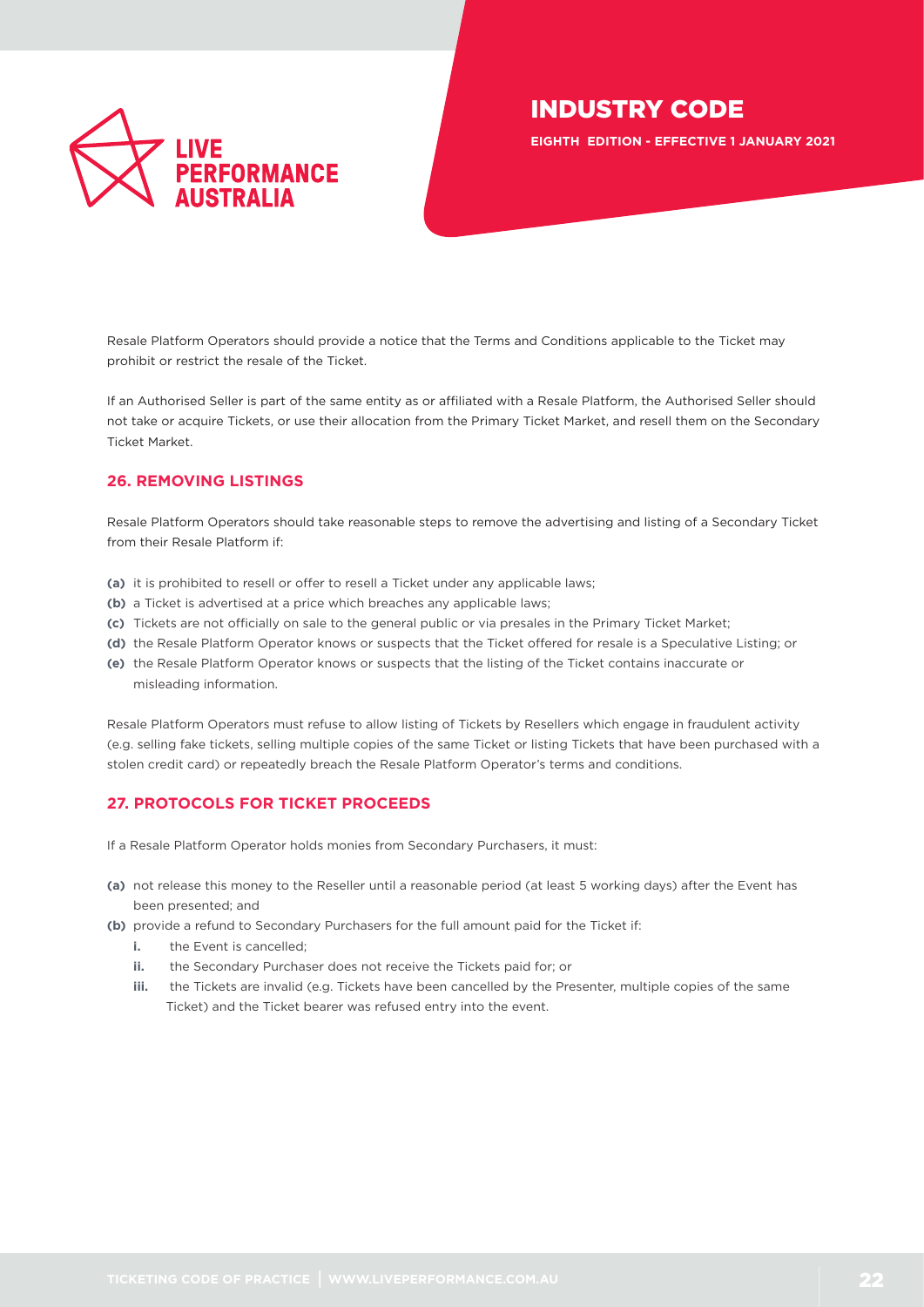

**EIGHTH EDITION - EFFECTIVE 1 JANUARY 2021**

## <span id="page-22-0"></span>**28. FRAUD**

If Resale Platform Operators become aware of fraudulent activity (e.g. selling fake tickets; selling multiple copies of the same Ticket; listing Tickets that have been purchased with a stolen credit card), they should:

- **(a)** report the incident to relevant authorities;
- **(b)** ban those Resellers from being able to use their Platform again;
- **(c)** not forward Ticket Proceeds to the Reseller;
- **(d)** provide a refund to Secondary Purchasers for the full amount paid; and
- **(e)** encourage Secondary Purchasers who have been affected by fraudulent activity to report the incident to relevant authorities.

## **29. RESALE PLATFORM OPERATORS' TERMS AND CONDITIONS**

Resale Platform Operators should clearly set out the terms and conditions that apply to Secondary Purchasers and Resellers. These may include customer service standards that outline what Resellers and Consumers can expect when dealing with the Resale Platform Operator.

For those Resale Platform Operators which offer Resale Platform Guarantees, they should clearly describe the circumstances when:

- **(a)** a Secondary Purchaser will and will not receive a refund or other guarantee; and
- **(b)** a Reseller will and will not receive payment.

Resale Platform Operators must ensure that their terms and conditions, including any Resale Platform Guarantees, comply with all applicable laws. Resale Platform Operators should make these terms and conditions publicly available.

## <span id="page-22-1"></span>**30. CANCELLING TICKETS**

An Authorised Seller or Presenter may be entitled to cancel Tickets or refuse entry to Ticket holders in certain circumstances. For example, an Authorised Seller or Presenter may be entitled to cancel Tickets where a Ticket is issued fraudulently or where it is resold contrary to any applicable laws relating to the resale of Tickets. However, an Authorised Seller or Presenter may not be entitled to cancel Tickets if they are sold in accordance with applicable laws. For example, in New South Wales an Authorised Seller or Presenter cannot cancel a Ticket if the Ticket is resold at a price that complies with prescribed laws.

Whether or not a refund needs to be given to the original purchaser when a Ticket is cancelled will also depend on the particular circumstances giving rise to the cancellation and must be in accordance with the Consumer Laws.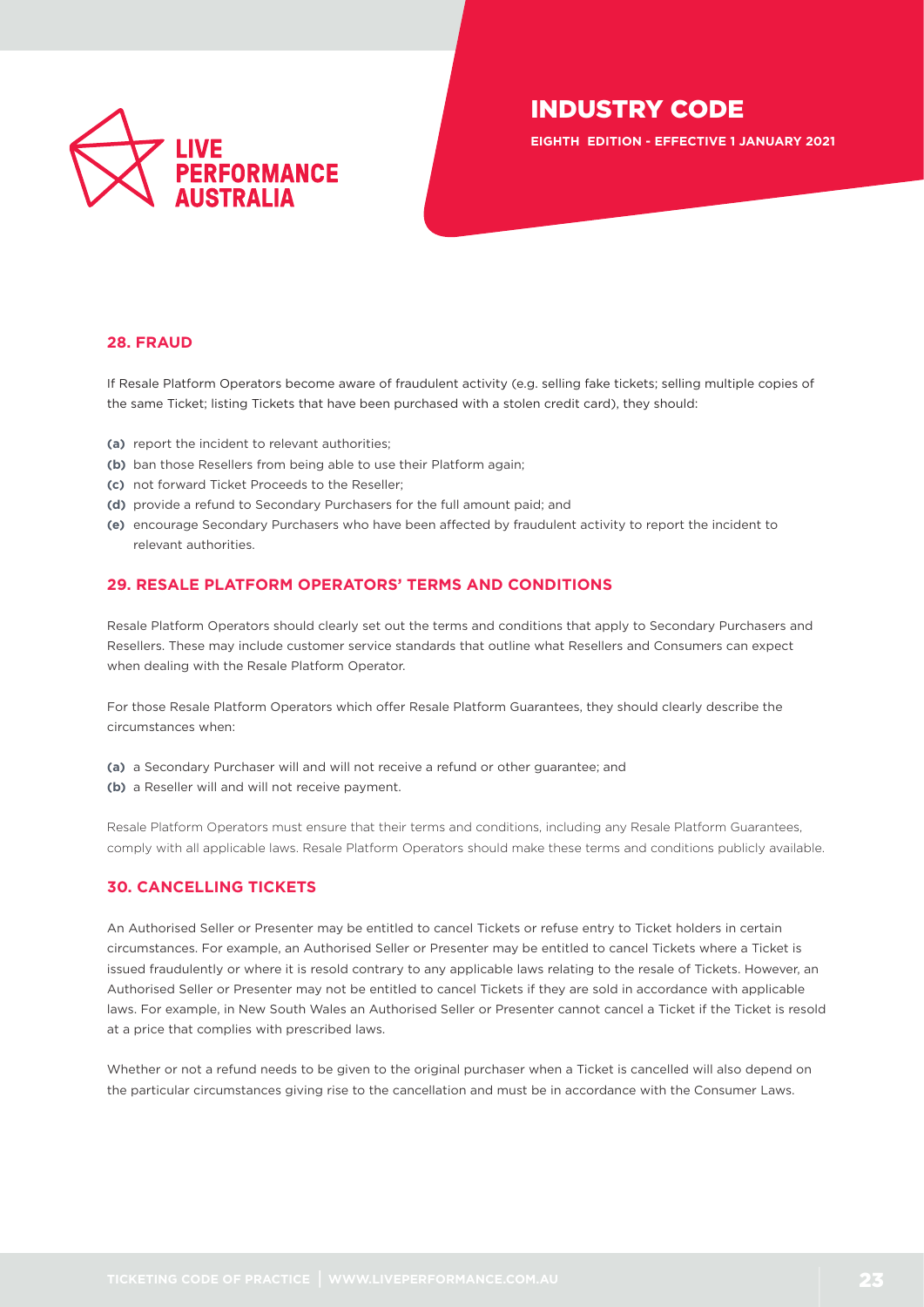

**EIGHTH EDITION - EFFECTIVE 1 JANUARY 2021**

# PART G: OTHER MATTERS

## <span id="page-23-0"></span>**31. PRIVACY**

The handling and use of a Consumer's personal information is regulated by the Privacy Act 1988 (Cth) (Privacy Act) and Members should ensure they comply with the Privacy Act when dealing with Consumer's personal information.

LPA provides information and support to Members to assist them in complying with the Privacy Act. Guidance regarding the Australian Privacy Principles is available on the [LPA website.](https://liveperformance.com.au/resource?cat%5B%5D=1092)

Information is also available on the Office of the [Australian Information Commissioner's website.](https://www.oaic.gov.au)

## <span id="page-23-1"></span>**32. ON-LINE DISCOUNT TICKET PROVIDERS**

On-line and last minute discount ticket providers may present difficulties for Venue Managers if they issue Tickets and/or ticket vouchers that are unfamiliar to Venue Managers' staff.

To avoid misunderstandings and Complaints, Members utilising on-line discount ticket providers should ensure that they have advised the Venue Manager accordingly and have provided adequate opportunity for the Venue Manager to brief its staff regarding the Tickets and/or ticket vouchers provided by the on-line discount ticket provider.

Members utilising on-line discount ticket providers must ensure that the on-line discount ticket provider complies with the Code and in particular with the requirements of section 11 above.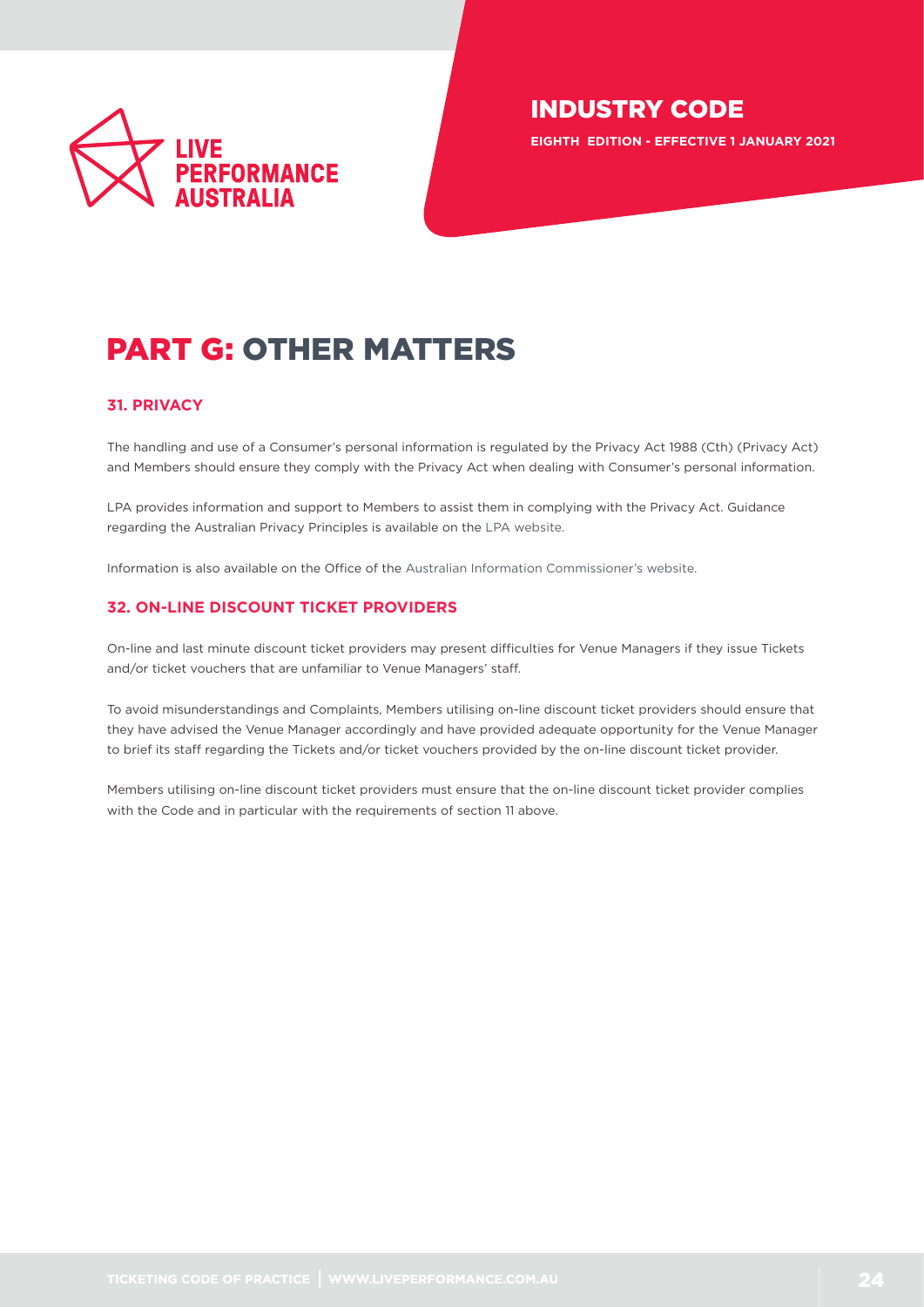

**EIGHTH EDITION - EFFECTIVE 1 JANUARY 2021**

# PART H: DEFINITIONS AND INTERPRETATIONS

## <span id="page-24-0"></span>**33. DEFINITIONS**

In this Industry Code, the following terms have the meanings set out below:

#### **AEIA**

The Australian Entertainment Industry Association, being an organisation registered under the *Fair Work (Registered Organisations) Act 2009* (Cth).

#### **AEIA Rules**

The *[Rules of the Australian Entertainment Industry Association](http://www.liveperformance.com.au)*, as amended from time to time and registered with the Fair Work Commission.

#### **Australian Consumer Law**

The Australian Consumer Law set out in Schedule 2 to the *Competition and Consumer Act 2010* (Cth).

#### **Authorised Seller**

A person or organisation who or which is authorised by the Presenter or Venue Manager to sell Tickets for an Event. In some cases, the Venue Manager or Presenter may be the Authorised Seller.

Includes reference to a person authorised by the Presenter to sell Tickets as part of a package with travel, hospitality or accommodation benefits.

#### **Code**

The Live Performance Australia Ticketing Code of Practice comprising the Consumer Code and this Industry Code.

## **Code Reviewer**

A person appointed by the Executive Council as referred to in the Consumer Code.

#### **Complainant**

A Consumer who makes a Complaint.

#### **Complaint**

A Complaint is a statement made to LPA or a Member that any product, service or situation is unsatisfactory or unacceptable.

#### **Consumer**

A person who purchases a Ticket to an Event.

Includes a person who holds a Ticket to an Event where this Code refers to matters occurring during an Event. Includes a person who is intending to purchase a Ticket to an Event where this Code refers to matters occurring prior to the purchase of a Ticket.

#### **Consumer Code**

The Consumer Code component of the Live Performance Australia Ticketing Code of Practice. Available on the [LPA website.](https://liveperformance.com.au/resources/?type=919&cat%5B%5D=1086)

#### **Consumer Laws**

The Australian Consumer Law and State and Territory consumer protection legislation.

#### **Event**

A live performance including but not limited to theatre, opera, dance, concert, festival, spectacular or arena event. Does not include a sporting event.

#### **Executive Council**

The Council vested with the management of the AEIA, in accordance with the AEIA Rules.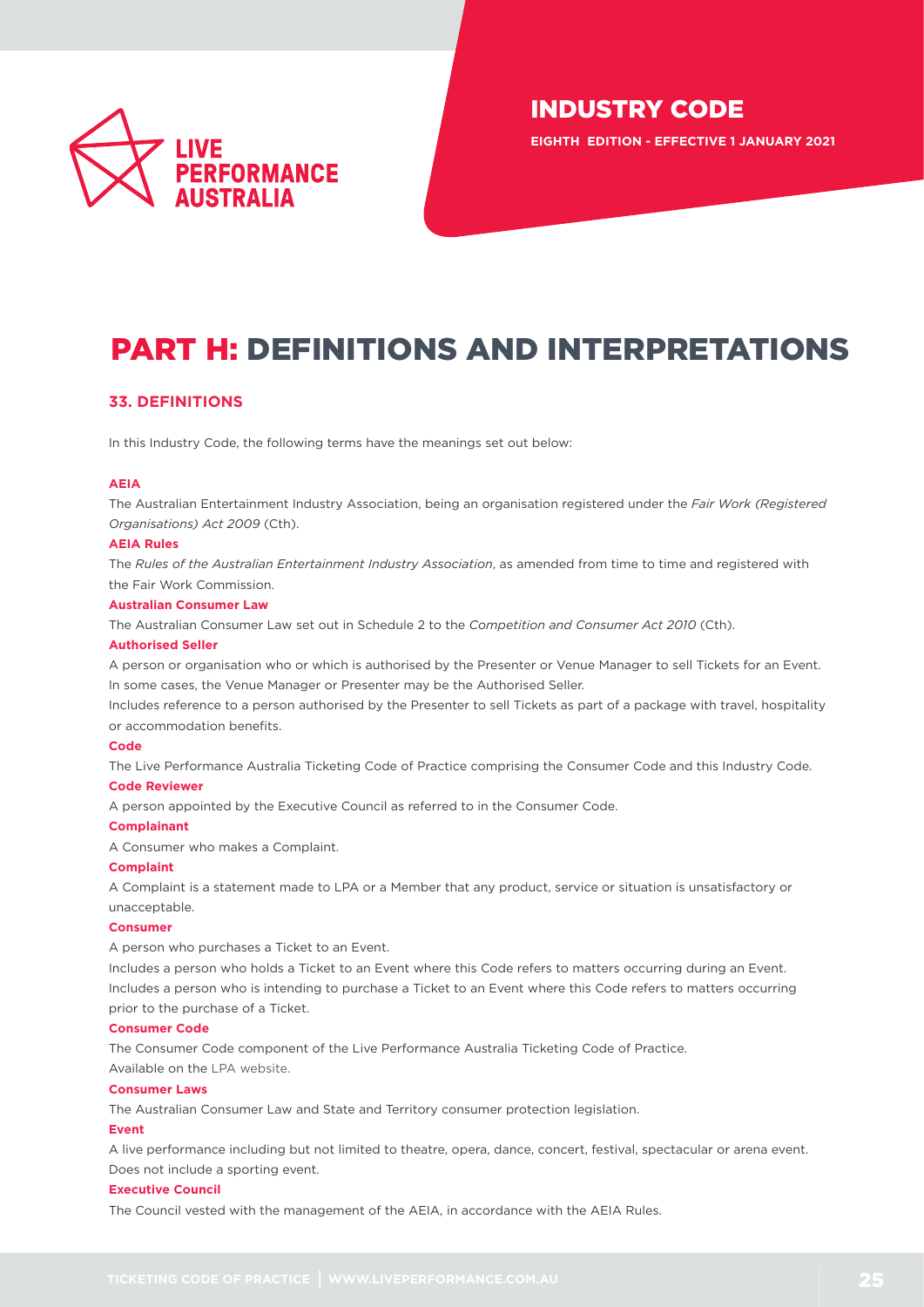

**EIGHTH EDITION - EFFECTIVE 1 JANUARY 2021**

#### **Industry Code**

The Industry Code component of the Live Performance Australia Ticketing Code of Practice. Available on the [LPA website.](https://liveperformance.com.au/resources/?type=919&cat%5B%5D=1086)

#### **Intervening Circumstance**

- An act, default or omission of (or a representation made by) a person other than the Member (or an agent or employee of the Member); or
- A cause outside of human control which occurs after the time when a Ticket is sold.

This may include an act of God, state of emergency (e.g. bushfires or floods), public health emergency (e.g. pandemics), travel warnings (e.g. travel restrictions or advice to not travel) and government directives (e.g. forced venue closures or mass gatherings restrictions).

#### **LPA**

Live Performance Australia (being the business name used by AEIA and under which AEIA operates).

#### **LPA Complaints Officer**

An employee of LPA appointed to the role.

#### **General Meeting**

A general meeting of Members, held in accordance with the AEIA Rules.

#### **Member**

A financial member of AEIA in accordance with the *Fair Work (Registered Organisations) Act 2009* and the AEIA Rules.

Membership includes persons and organisations in the live performance industry who or which make Tickets available for sale, whether to the general public or otherwise.

#### **Presenter**

A person, organisation, promoter, producer or Venue Manager which presents Events. Actions of a Presenter's staff are taken to be actions of the Presenter.

#### **Primary Ticket Market**

The market in which Tickets are sold by the Presenter or an Authorised Seller.

#### **Reseller**

A person who is seeking to resell, or reselling, a Ticket. Includes a person selling a Ticket via a Resale Platform. Includes any person or organisation, not being an Authorised Seller or otherwise approved by an Authorised Seller, who or which resells or offers to resell a Ticket at a premium price (i.e. higher than the original price) with the intention of reselling the Ticket in order to make a profit or gain some other financial benefit.

Includes any person or organisation who or which is considered to be a ticket scalper under any applicable legislation in Australia.

#### **Resale Platform**

Any platform used to facilitate the sale of Secondary Tickets.

#### **Resale Platform Guarantees**

Guarantees offered by Resale Platform Operators for Tickets sold via their Resale Platform.

These guarantees are separate and in addition to the Consumer Guarantees under the Australian Consumer Law.

#### **Resale Platform Operator**

The owner and/or operator of any Resale Platform.

#### **Secondary Purchaser**

The purchaser of a Secondary Ticket from a Reseller.